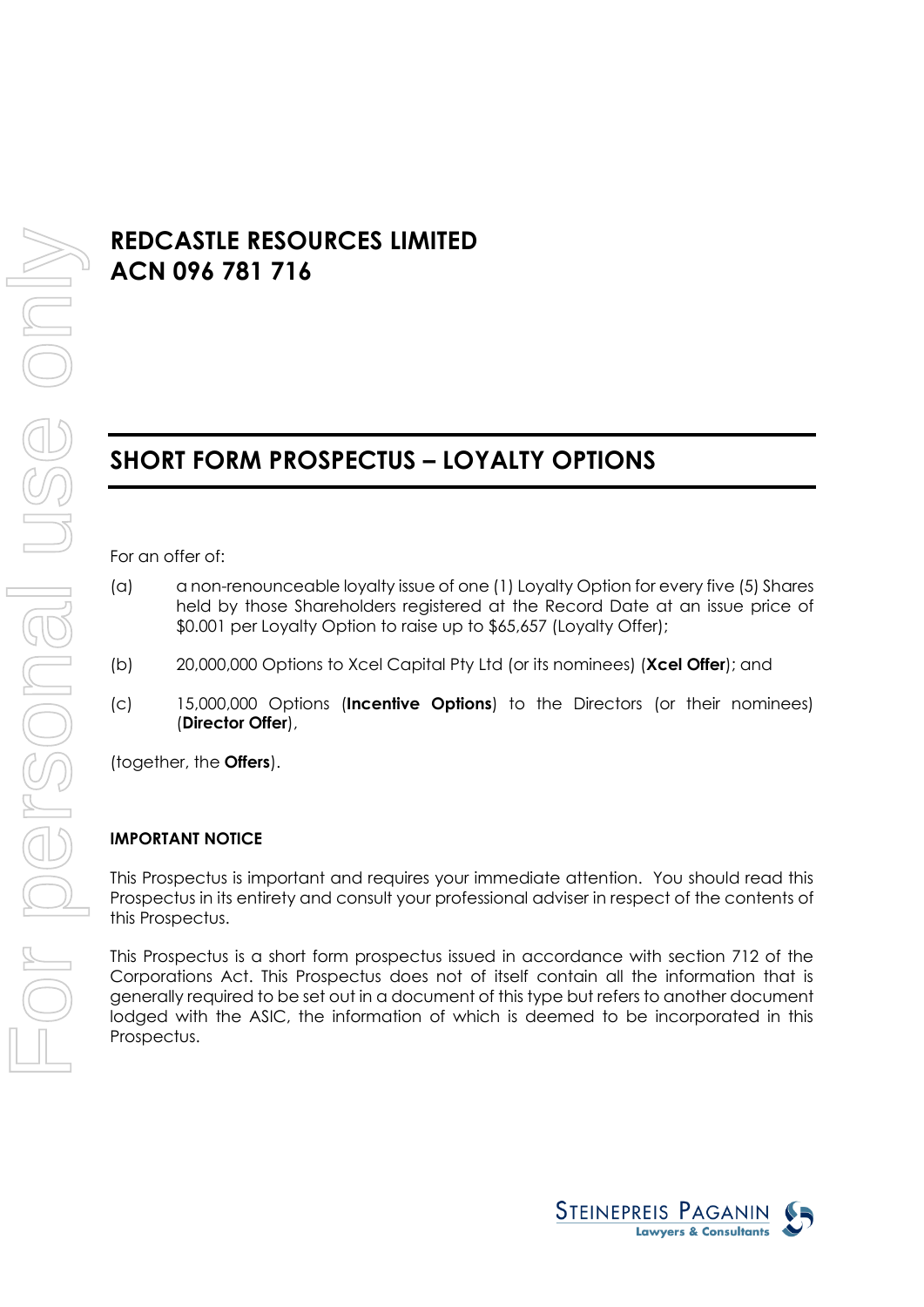# **TABLE OF CONTENTS**

| $\mathbf{1}$ .   |                                                             |  |
|------------------|-------------------------------------------------------------|--|
| 2.               |                                                             |  |
| 3.               |                                                             |  |
| 4.               |                                                             |  |
| -5.              | INFORMATION DEEMED TO BE INCORPORATED IN THIS PROSPECTUS 17 |  |
| $\boldsymbol{6}$ |                                                             |  |
| 7.               |                                                             |  |
| 8.               |                                                             |  |
| 9.               |                                                             |  |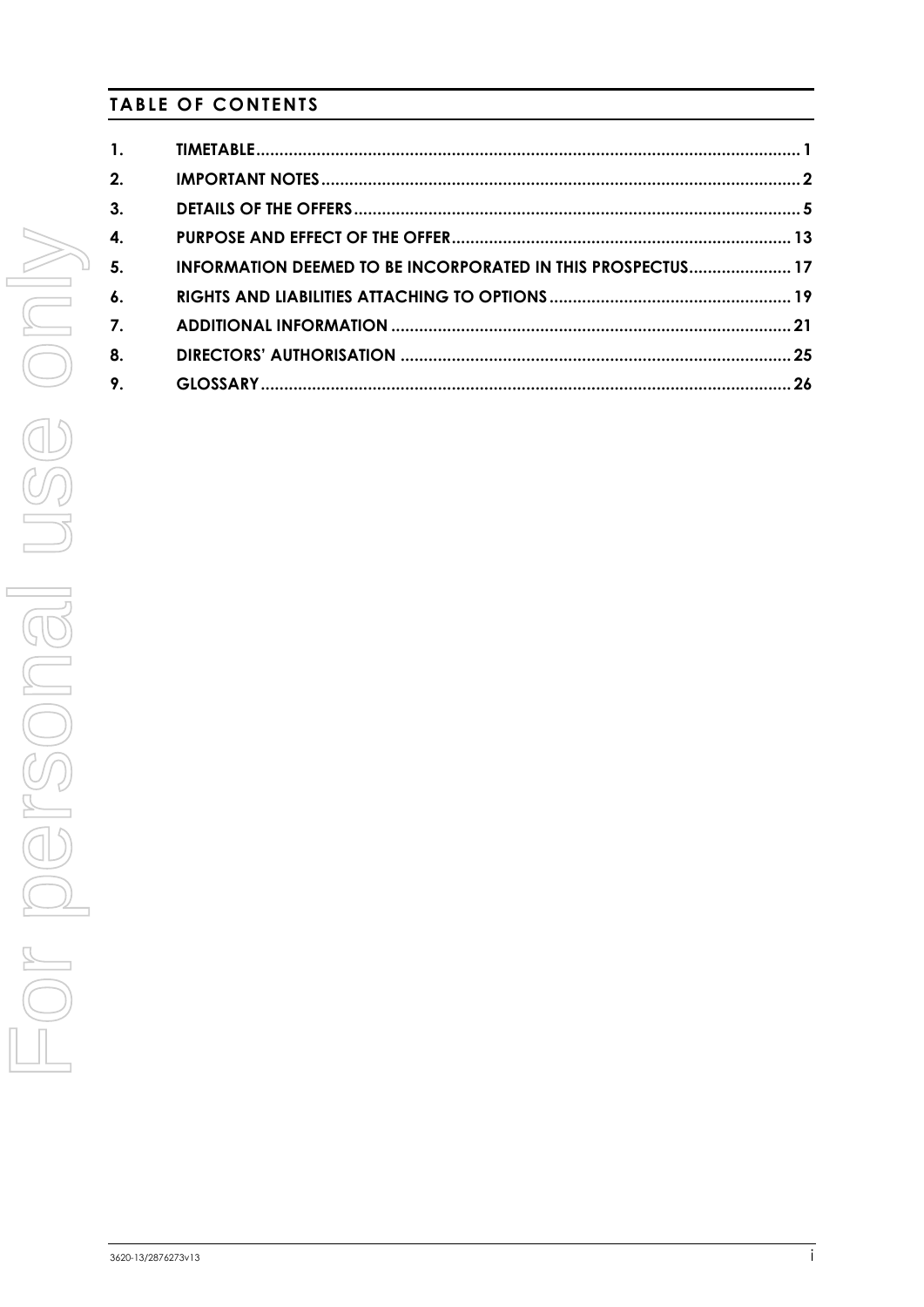### <span id="page-2-0"></span>**1. TIMETABLE**

| <b>Action</b>                                                                                                                                        | Date*            |
|------------------------------------------------------------------------------------------------------------------------------------------------------|------------------|
| Announcement of Loyalty Offer                                                                                                                        | 14 February 2022 |
| Lodgement of Prospectus with the ASIC                                                                                                                | 14 February 2022 |
| Lodgement of Prospectus and Appendix 3B with ASX                                                                                                     | 14 February 2022 |
| Ex date                                                                                                                                              | 18 February 2022 |
| Notice of Meeting dispatched to approve the issue of<br>the Incentive Options under the Director Offer                                               | 19 February 2022 |
| Record Date for determining Entitlements                                                                                                             | 21 February 2022 |
| Loyalty Offer opens (Announcement that prospectus has<br>sent out to Shareholders)                                                                   | 22 February 2022 |
| Last day to extend the Closing Date of the Loyalty<br>Offer(prior to noon AEDT)                                                                      | 28 February 2022 |
| Closing Date for the Loyalty Offer at 5:00pm <sup>*</sup>                                                                                            | 3 March 2022     |
| Issue date and lodgement of Appendix 2A with ASX<br>applying for quotation of the Options under Loyalty Offer<br>and Xcel Offer (prior to noon AEDT) | 8 March 2022     |
| Last day for issue of Loyalty Options under the Shortfall<br>Offer                                                                                   | 13 March 2022    |
| Issue date and lodgement of Appendix 2A with ASX<br>applying for quotation of the Options under the Director<br>Offer (prior to noon AEDT)           | 22 March 2022    |

\* The Directors may extend the Closing Date of the Loyalty Offer by giving at least 3 Business Days' notice to ASX prior to the respective Closing Date.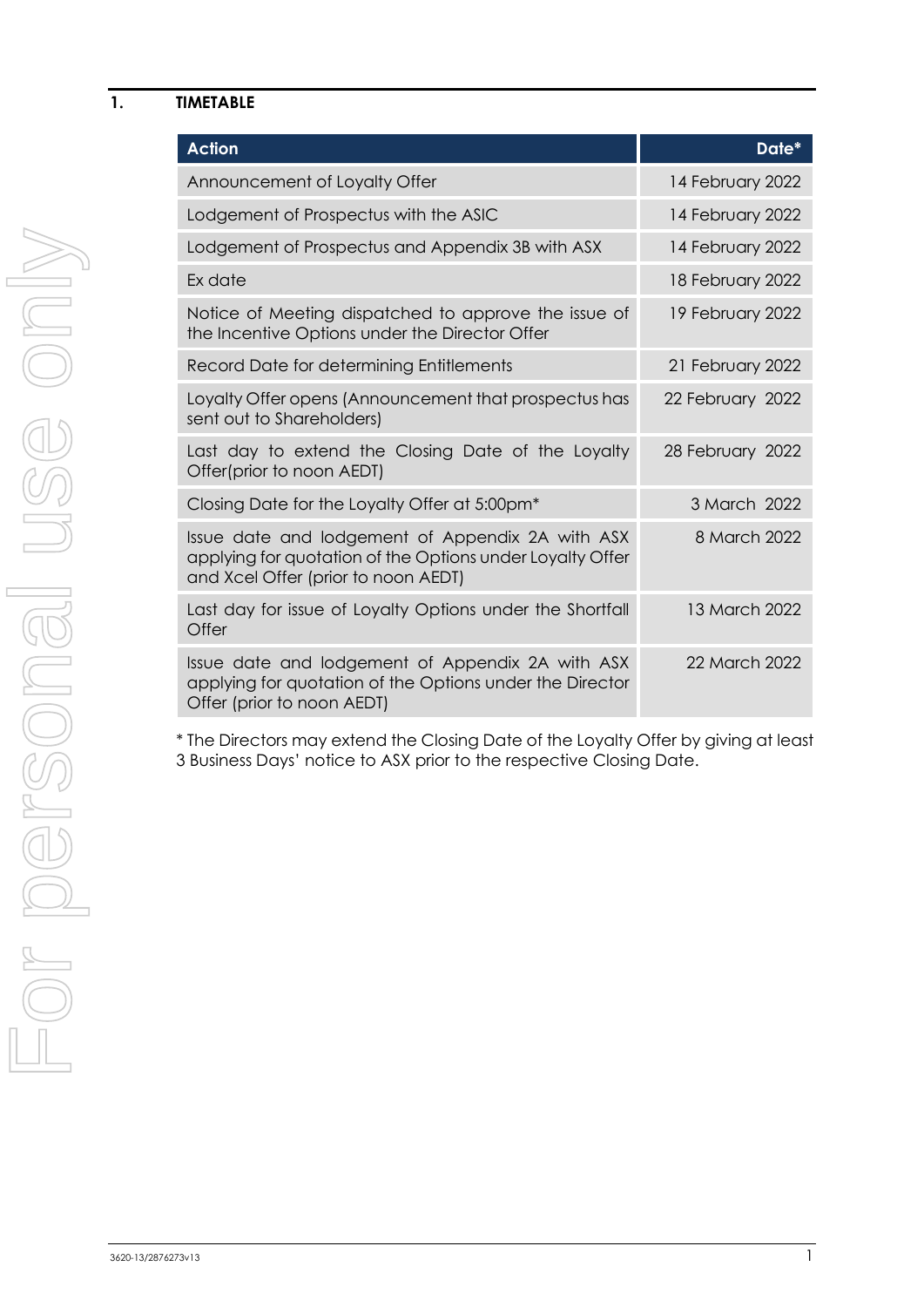# <span id="page-3-0"></span>**2. IMPORTANT NOTES**

This Prospectus is dated 14 February 2022 and was lodged with the ASIC on that date. The ASIC, ASX and their responsible officers take no responsibility for the contents of this Prospectus or the merits of the investment to which this Prospectus relates.

No Options may be issued on the basis of this Prospectus later than 13 months after the date of this Prospectus.

No person is authorised to give information or to make any representation in connection with this Prospectus, which is not contained in the Prospectus. Any information or representation not so contained may not be relied on as having been authorised by the Company in connection with this Prospectus.

It is important that investors read this Prospectus in its entirety and seek professional advice where necessary. The Options the subject of this Prospectus should be considered highly speculative.

<span id="page-3-1"></span>Applications for Options offered pursuant to this Prospectus can only be submitted on an original Entitlement and Acceptance Form or Shortfall Application Form.

# **2.1 Short form prospectus**

This Prospectus is a short form prospectus issued in accordance with section 712 of the Corporations Act. This means this Prospectus alone does not contain all the information that is generally required to satisfy the disclosure requirements of the Corporations Act. Rather, it incorporates all other necessary information by reference to information contained in documents which have been lodged with ASIC on certain dates.

This Prospectus incorporates the disclosure document lodged by the Company with ASIC on 20 September 2021 for the purposes of satisfying Chapters 1 and 2 of the ASX Listing Rules and to satisfy the ASX requirements for re-admission to the Official List following a change in nature and scale of the Company's activities (**September Prospectus**). The September Prospectus related to the offer of 225,000,000 Shares at an issue price of \$0.02 per Share to raise \$4,500,000.

In referring to the September Prospectus, the Company:

- (a) identifies the September Prospectus as being relevant to the issue of Loyalty Options under this Prospectus and containing information that will assist investors and their professional advisers in making an informed assessment of:
	- (i) the rights and liabilities attaching to the Loyalty Options and the underlying Shares;
	- (ii) the capacity of the Company to issue the underlying Shares; and
	- (iii) the assets and liabilities, financial position and performance, profits and losses and prospects of the Company;
- (b) refers Shareholders and their professional advisers or analysts to the section of this Prospectus which summarises the information in the September Prospectus deemed to be incorporated in this Prospectus;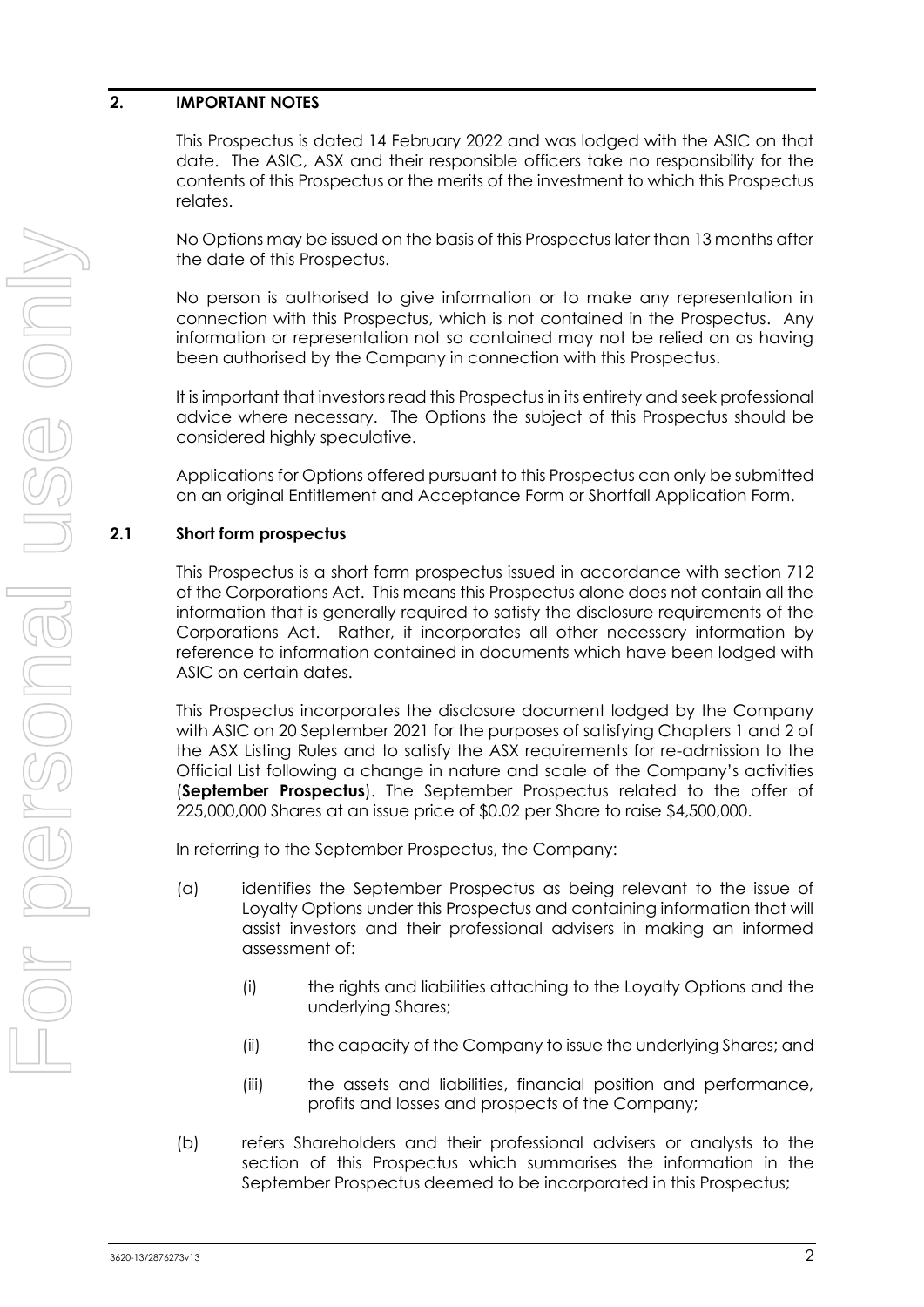- (c) informs Shareholders and their professional advisers or analysts that, prior to the Closing Date, they are able to obtain, free of charge, a copy of the September Prospectus and a copy of this Prospectus by contacting the Company during normal business hours or by downloading a copy from the Company website at https://www.tt-limited.com; and
- (d) advises that the information in the September Prospectus will be primarily of interest to Shareholders and their professional advisers or analysts.

# **2.2 Risk factors**

Potential investors should be aware that subscribing for Options in the Company involves a number of risks. The key risk factors of which investors should be aware are set out in section 6 of the September Prospectus. These risks together with other general risks applicable to all investments in listed securities not specifically referred to, may affect the value of the Options in the future. Accordingly, an investment in the Company should be considered highly speculative. Investors should consider consulting their professional advisers before deciding whether to apply for Options pursuant to this Prospectus.

### **2.3 No Investment Advice**

The information contained in this Prospectus is not financial product advice or investment advice and does not take into account your financial or investment objectives, financial situation or particular needs (including financial or taxation issues). You should seek professional advice from your accountant, financial adviser, stockbroker, lawyer or other professional adviser before deciding to subscribe for Shares under this Prospectus to determine whether it meets your objectives, financial situation and needs.

### **2.4 Target Market Determination**

In accordance with the design and distribution obligations under the Corporations Act, the Company has determined the target market for the offer of Options issued under this Prospectus. The Company and the Lead Manager will only distribute this Prospectus to those investors who fall within the target market determination (**TMD**) as set out on the Company's website (https://www,ttlimited.com). By making an application under the Offer, you warrant that you have read and understood the TMD and that you fall within the target market set out in the TMD.

### **2.5 Electronic Prospectus**

A copy of this Prospectus can be downloaded from the website of the Company at https://www.tt-limited.com. The Company notes that it is currently preparing a new website to reflect the recent change in name, and all documents relating to this Prospectus will be available on the Company's existing website until the new website has been completed.

If you are accessing the electronic version of this Prospectus for the purpose of making an investment in the Company, you must be an Australian or New Zealand resident and must only access this Prospectus from within Australia or New Zealand.

The Corporations Act prohibits any person passing onto another person an Application Form unless it is attached to a hard copy of this Prospectus or it accompanies the complete and unaltered version of this Prospectus. You may obtain a hard copy of this Prospectus free of charge by contacting the Company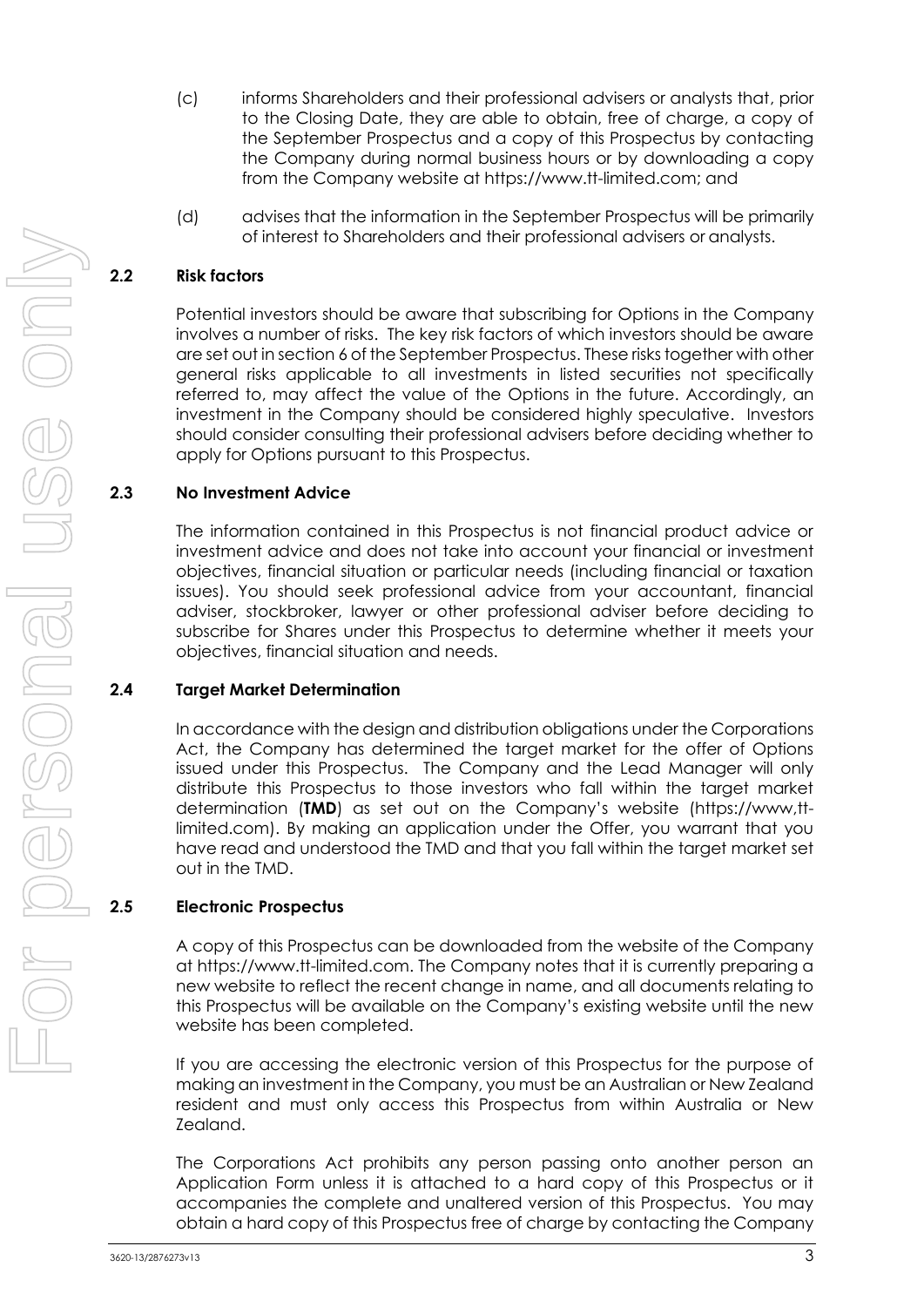by phone on +61 8 6558 1792 during office hours or by emailing the Company at info@tt-limited.com. The Company notes that it is currently setting up a new email address to reflect the recent change in name, and Shareholders should use the existing email address to request a copy of this Prospectus.

The Company reserves the right not to accept an Application Form from a person if it has reason to believe that when that person was given access to the electronic Application Form, it was not provided together with the electronic Prospectus and any relevant supplementary or replacement prospectus or any of those documents were incomplete or altered.

### **2.6 Forward-looking statements**

This Prospectus contains forward-looking statements which are identified by words such as 'may', 'could', 'believes', 'estimates', 'targets', 'expects', or 'intends' and other similar words that involve risks and uncertainties.

These statements are based on an assessment of present economic and operating conditions, and on a number of assumptions regarding future events and actions that, as at the date of this Prospectus, are expected to take place.

Such forward-looking statements are not guarantees of future performance and involve known and unknown risks, uncertainties, assumptions and other important factors, many of which are beyond the control of our Company, the Directors and our management.

We cannot and do not give any assurance that the results, performance or achievements expressed or implied by the forward-looking statements contained in this prospectus will actually occur and investors are cautioned not to place undue reliance on these forward-looking statements.

We have no intention to update or revise forward-looking statements, or to publish prospective financial information in the future, regardless of whether new information, future events or any other factors affect the information contained in this prospectus, except where required by law.

These forward-looking statements are subject to various risk factors that could cause our actual results to differ materially from the results expressed or anticipated in these statements. These risk factors are set out in section 7 of this Prospectus.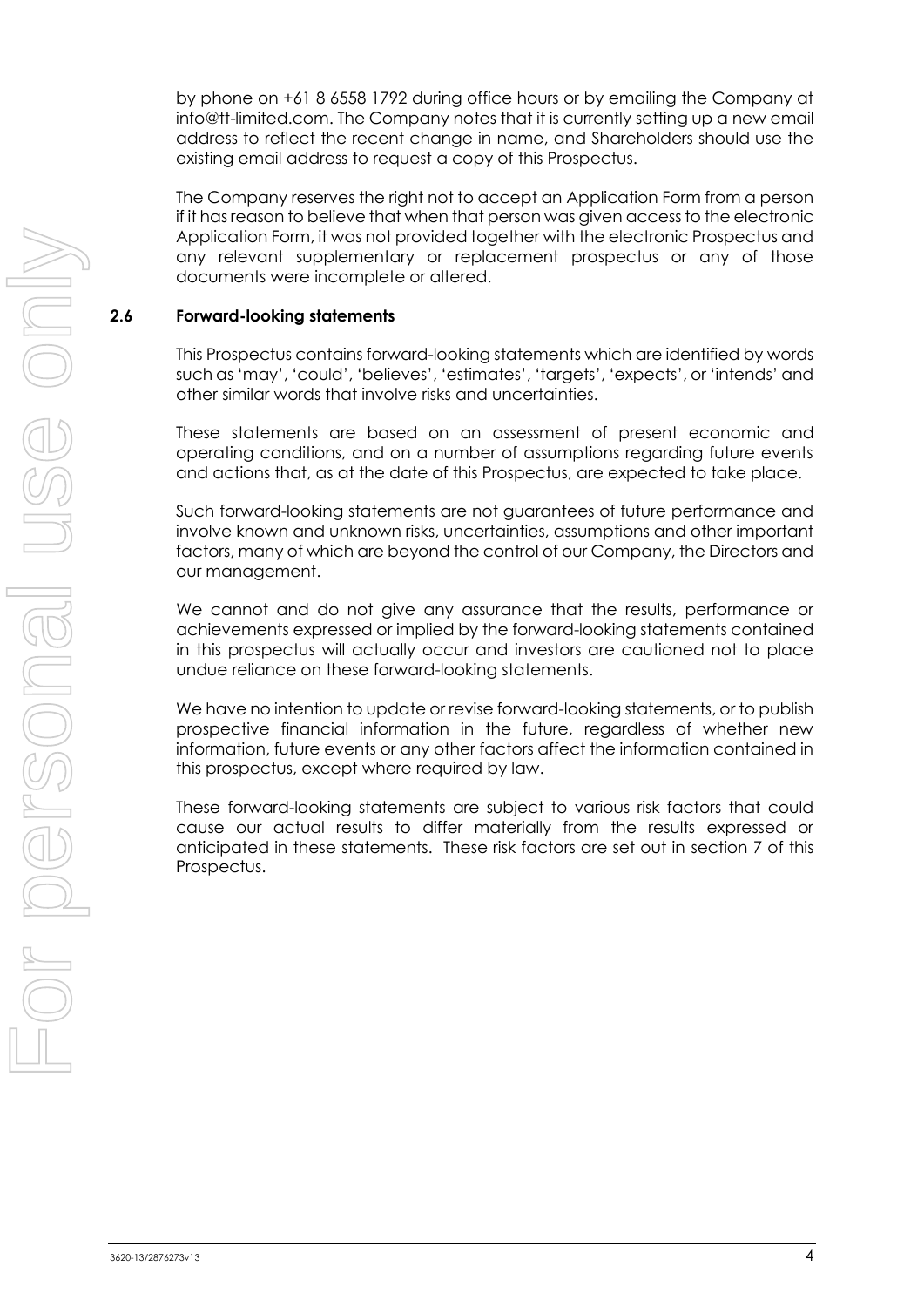# <span id="page-6-0"></span>**3. DETAILS OF THE OFFERS**

# **3.1 Loyalty Offer**

The purpose of the Loyalty Offer is to recognise the invaluable support the Company has received from its Shareholders in establishing the Company as a listed entity. The Loyalty Offer is an opportunity for Shareholders to further participate in the development of the Company.

The Loyalty Offer is being made as a non-renounceable entitlement issue of one (1) Loyalty Option for every five (5) Shares held by Shareholders registered at the Record Date at an issue price of \$0.001 per Loyalty Option. Fractional entitlements will be rounded up to the nearest whole number.

Based on the capital structure of the Company as at the date of this Prospectus, a maximum of 65,656,800 Loyalty Options will be issued pursuant to the Loyalty Offer to raise up to \$65,657. If all Loyalty Options issued under the Loyalty Offer are exercised (exercisable at \$0.032 on or before the date 42 months from their issue), the Company will receive approximately \$2,101,018.

As at the date of this Prospectus the Company has 48,298,111 Options on issue, of which all may be exercised prior to the Record Date in order to participate in the Loyalty Offer. Please refer to sections 9.3 and 9.4 of the September Prospectus for information on the exercise price and expiry date of the Options currently on issue.

# **3.2 Xcel Offer**

This Prospectus includes an offer of 20,000,000 Options at an issue price of \$0.001 each to Xcel Capital Pty Ltd (or its nominees) (**Xcel Options**). Each Xcel Option will be issued on the same terms and conditions as the Loyalty Options. Only Xcel Capital may accept the Options in relation to the Xcel Offer by using the relevant Application Form. Only nominal funds will be raised from the Xcel Offer as the Xcel Options are being issued as consideration for the Lead Manager services provided by Xcel Capital.

Only Xcel Capital (or its nominees) may accept the Xcel Offer. A personalised Application Form in relation to the Xcel Offer will be issued to Xcel together with a copy of this Prospectus.

# **3.3 Director Offer**

This Prospectus includes the offer of 15,000,000 Options at an issue price of \$0.001 each to the Directors of the Company as follows:

- (a) 5,000,000 to Mr Trevor Dixon (or his nominee);
- (b) 5,000,000 to Mr Jeremy King (or his nominee); and
- (c) 5,000,000 to Mr Patrick Holywell (or his nominee),

# (together, the **Incentive Options**).

Only Messrs Dixon, King and Holywell (or their nominees) may accept the Director Offer. A personalised Application Form in relation to the Director Offer will be issued to Messrs Dixon, King and Holywell together with a copy of this Prospectus.

The issue of the Incentive Options will be subject to and conditional on Shareholder approval under Listing Rule 10.11 and (if required) Chapter 2E of the Corporations Act.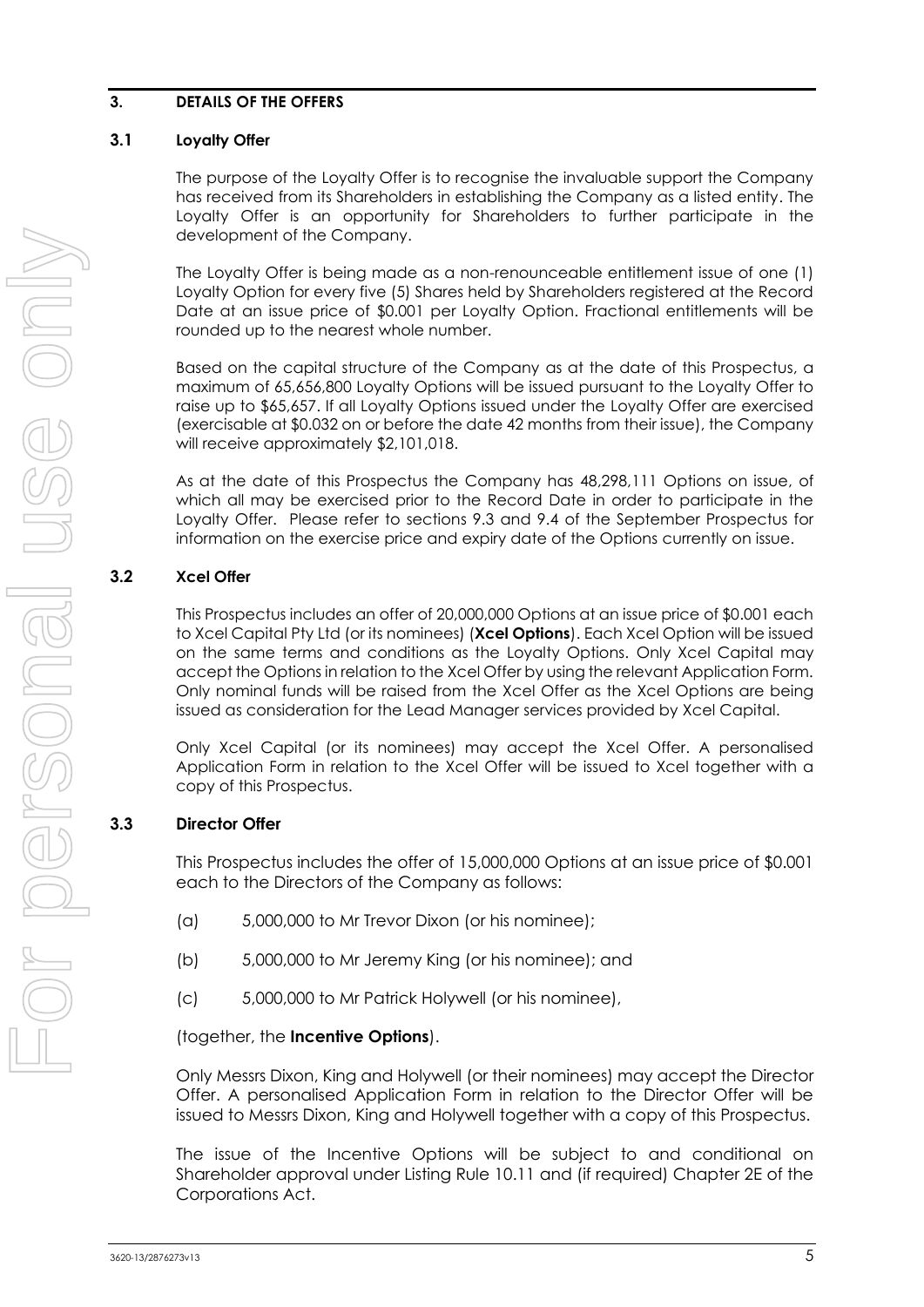# **3.4 Shortfall Offer**

Any Entitlement not taken up pursuant to the Loyalty Offer will form the Shortfall (**Shortfall Offer**).

If you do not wish to take up any part of your Entitlement you are not required to take any action. That part of your Entitlement not taken up will form part of the Shortfall Offer and potentially be allocated to other Eligible Shareholders or other third parties as part of the Shortfall Offer. The Shortfall Offer will only be available where there is a Shortfall between applications received from Eligible Shareholders and the number of Options proposed to be issued under the Loyalty **Offer** 

The Shortfall Offer is a separate offer made pursuant to this Prospectus and will remain open for up to three months following the closing date of the Institutional Offer or the Retail Offer (as applicable). The issue price for each Share to be issued under the Shortfall Offer shall be \$0.001 being the price at which Loyalty Options have been offered under the Loyalty Offer.

Eligible Shareholders who wish to subscribe for Loyalty Options above their Entitlement are invited to apply for Shortfall under the Shortfall Offer by completing the appropriate section on their Entitlement and Acceptance Form or by making payment for such Shortfall in accordance with Sections 3.7(b) and 3.8(c) of this Prospectus. However, the Directors reserve the right to issue Shortfall at their absolute discretion. The Board presently intends to allocate Shortfall as follows:

- (a) to Eligible Shareholders who apply for an excess of their full Entitlement, so long as the issue of Shortfall to that Eligible Shareholder would not take their voting power to in excess of 19.99% once the Loyalty Options are exercised; and
- (b) to other parties identified by the Directors, which may include parties not currently Shareholders of the Company.

No Loyalty Options will be issued to a party under the Shortfall Offer if the effect, upon conversion of the Loyalty Options, would be to increase that party's voting power in the Company to an amount greater than 19.99%.The Company reserves the right to issue an Eligible Shareholder a lesser number of Shortfall than applied for or no Shortfall at all. However, the Directors do not intend to refuse an application for Shortfall from Eligible Shareholders other than in circumstances of oversubscription or where acceptance may result in a breach of the Corporations Act. If the number of Shortfall applied for by Eligible Shareholders exceeds the total Shortfall, the Shortfall will be allocated among applying Eligible Shareholders proportionate to their existing holdings.

All decisions regarding the allocation of Shortfall will be made by the Directors in consultation with the Lead Manager and will be final and binding on all applicants under the Shortfall Offer; as such there is no guarantee that any Shortfall applied for will be issued to Eligible Shareholders.

The Company will have no liability to any applicant who receives less than the number of Shortfall they applied for under the Shortfall Offer. If the Company scales back any applications for Shortfall under the Shortfall Offer any application monies will be returned (without interest) as soon as practicable.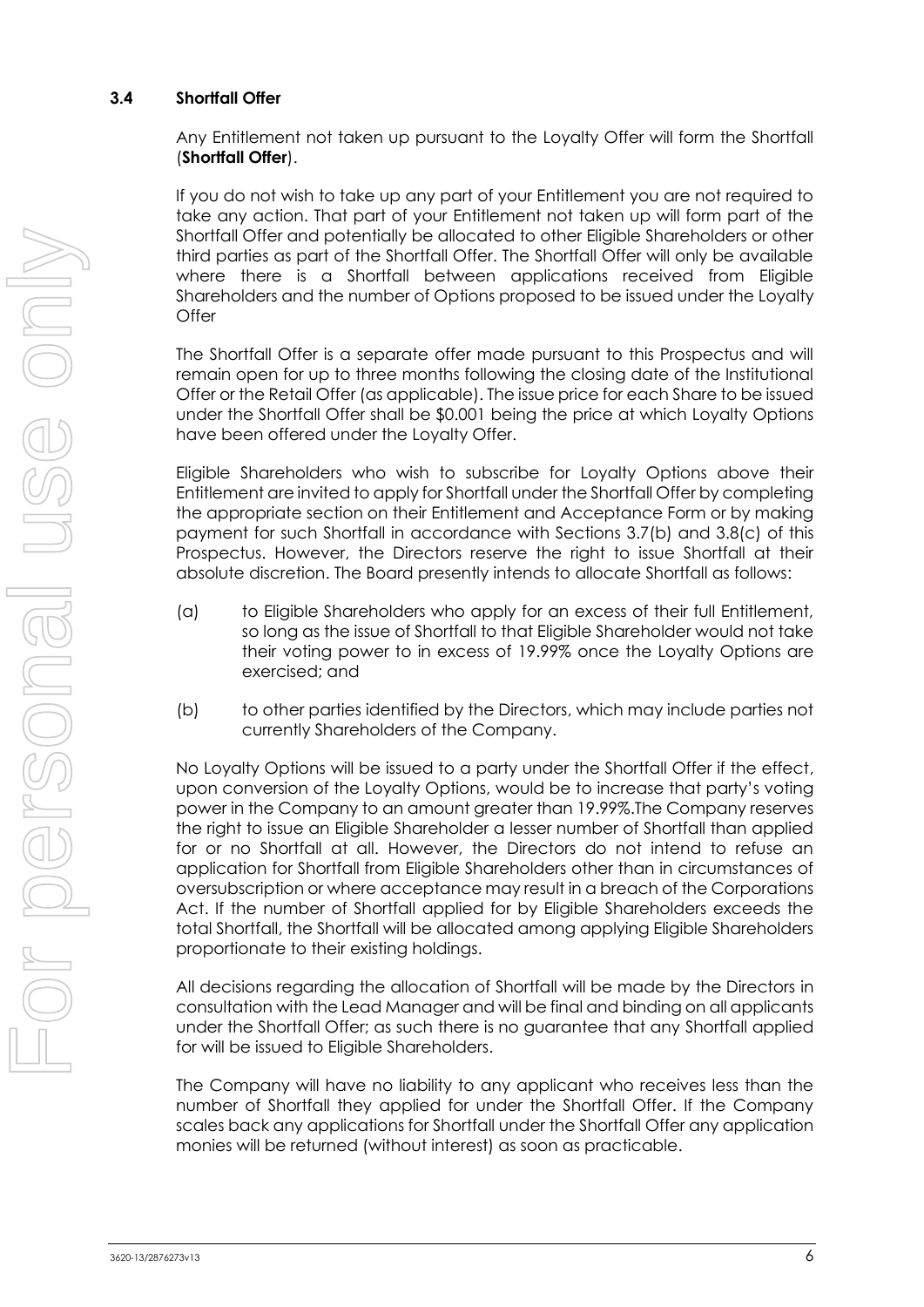### **3.5 The Offers**

All of the Options offered under this Prospectus will be issued on the terms and conditions set out in section 6.1 of this Prospectus.

All of the Shares issued upon the future exercise of the Options offered under this Prospectus will rank equally with the Shares on issue at the date of this Prospectus. Please refer to Section 9.2 of the September Prospectus for further information regarding the rights and liabilities attaching to the Shares.

The purpose of the Offers and the intended use of funds raised are set out in section [4.1](#page-14-1) of this Prospectus.

### **3.6 Minimum subscription**

There is no minimum subscription for the Offers.

### **3.7 Acceptance**

Your acceptance of the Loyalty Offer must be made by making payment in accordance with the payment instructions on the Entitlement and Acceptance Form accompanying this Prospectus. Your acceptance must not exceed your Entitlement as shown on that form. If it does, your acceptance will be deemed to be for the maximum Entitlement.

Your acceptance must not exceed your Entitlement as shown on that form, unless you intend to apply for additional Loyalty Options under the Shortfall Offer (refer to Section 3.4 for further information), in which case the additional Loyalty Options applied for will be deemed to be an application for Loyalty Options under the Shortfall Offer.

The number of Options to which Eligible Shareholders are entitled (your Entitlement) is shown on your personalised Entitlement and Acceptance Form which, along with this Prospectus, is accessible at https://investor.automic.com.au/#/home .

You may participate in the Loyalty Offer as follows:

- (a) if you wish to accept your full Entitlement:
	- (i) visit https://investor.automic.com.au/#/home. You will need to provide your Securityholder Reference Number (**SRN**) or Holder Identification Number (**HIN**) and postcode to access the online application system and follow the instructions provided including making payment by BPAY® or EFT; and
	- (ii) arrange payment for the appropriate application monies (at \$0.001 per Loyalty Option) by BPAY® or EFT in accordance with Section 3.8; or
- (b) if you wish to accept your **full** Entitlement and **apply for additional Shortfall**:
	- (i) visit https://investor.automic.com.au/#/home. You will need to provide your SRN or HIN and postcode to access the online application system and follow the instructions provided including making payment by BPAY® or EFT. You will be deemed to have applied for that number of Shortfall which in aggregate with your Entitlement is covered in full by your application monies. In order to participate in the Shortfall Offer, you must also apply for your Entitlement in full; and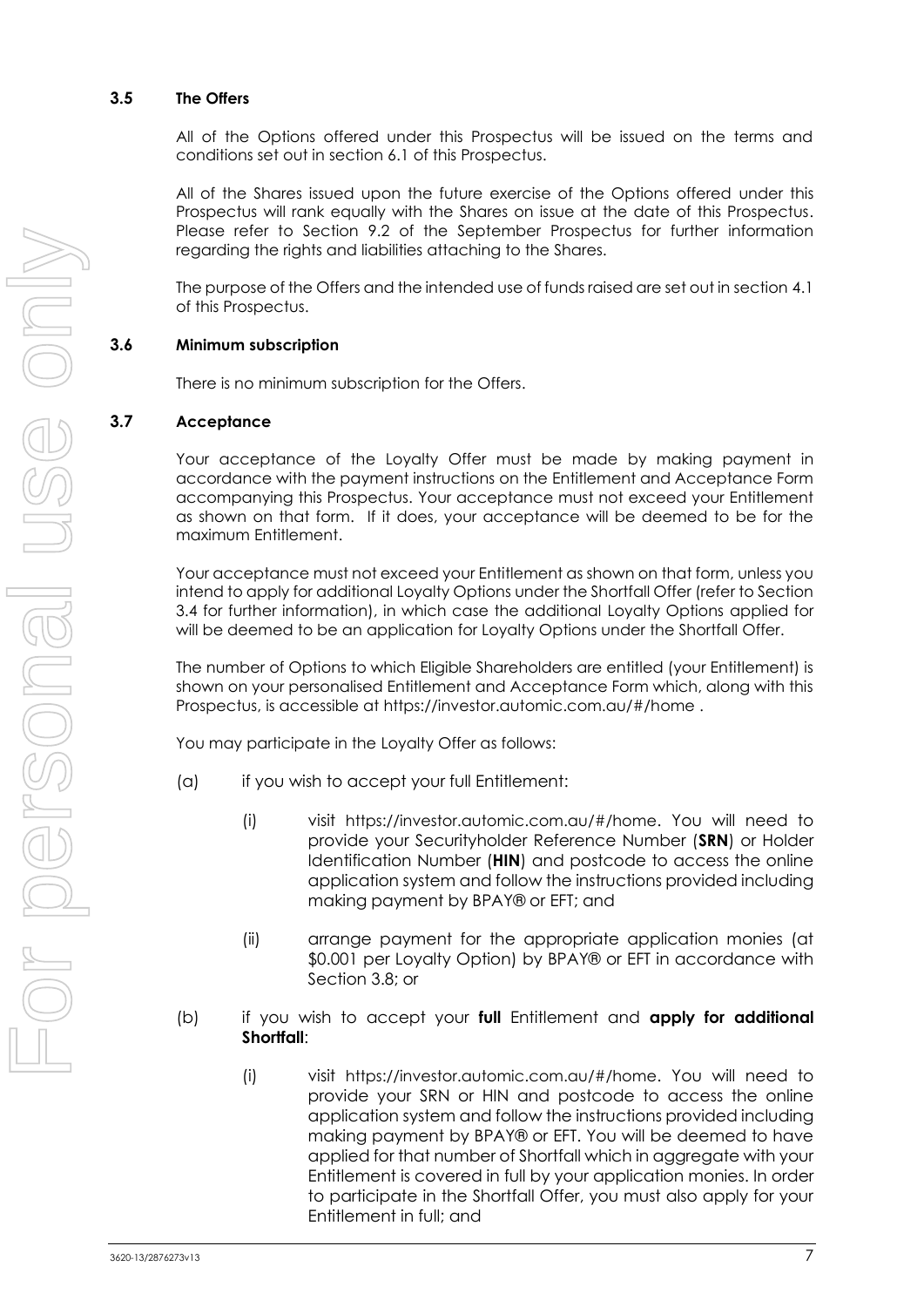- (ii) arrange payment for the appropriate application monies (at \$0.001 per Loyalty Option) by BPAY® or EFT in accordance with Section 3.8
- (c) if you only wish to accept **part** of your Entitlement:
	- (i) visit https://investor.automic.com.au/#/home. You will need to provide your SRN or HIN and postcode to access the online application system and follow the instructions provided including making payment by BPAY® or EFT; and
	- (ii) arrange payment for the appropriate application monies (at \$0.001 per Loyalty Option) by BPAY® or EFT in accordance with Section 3.8; or
- (d) if you do not wish to accept all or part of your Entitlement, you are not obliged to do anything.

# **3.8 Payment by BPAY®**

All payment must be made electronically via BPAY® or EFT. Please follow the instructions on the Entitlement and Acceptance Form or Shortfall Application Form to make payment by BPAY® or EFT which can be accessed at https://investor.automic.com.au/#/home.You can only make a payment via BPAY® if you are the holder of an account with an Australian financial institution that supports BPAY® transactions. Please note that should you choose to pay by BPAY® or EFT:

- (a) you do not need to submit the Entitlement and Acceptance Form but are taken to have made the declarations on that Entitlement and Acceptance Form;
- (b) you do not need to take up your full Entitlement;;
- (c) if you pay more than is required to subscribe for your Entitlement, you will be taken to have applied for Shortfall (if any) under the Shortfall Offer, to the extent of the excess.

Eligible Shareholders will be given a BPAY® biller code and a customer reference number (**CRN**) unique to the shareholder. BPAY® payments must be made from an Australian dollar account of an Australian institution. Using the BPAY® details, Eligible Shareholders must:

- (a) access their participating BPAY® Australian financial institution either via telephone or internet banking;
- (b) select to use BPAY® and follow the prompts;
- (c) enter the biller code and unique CRN that corresponds to the online application;
- (d) enter the amount to be paid which corresponds to the value of Loyalty Options under the Entitlement and Acceptance Form or Shortfall Application Form;
- (e) select which account payment is to be made from;
- (f) schedule the payment to occur on the same day that the Entitlement and Acceptance Form or Shortfall Application Form is completed. Forms without payment will not be accepted; and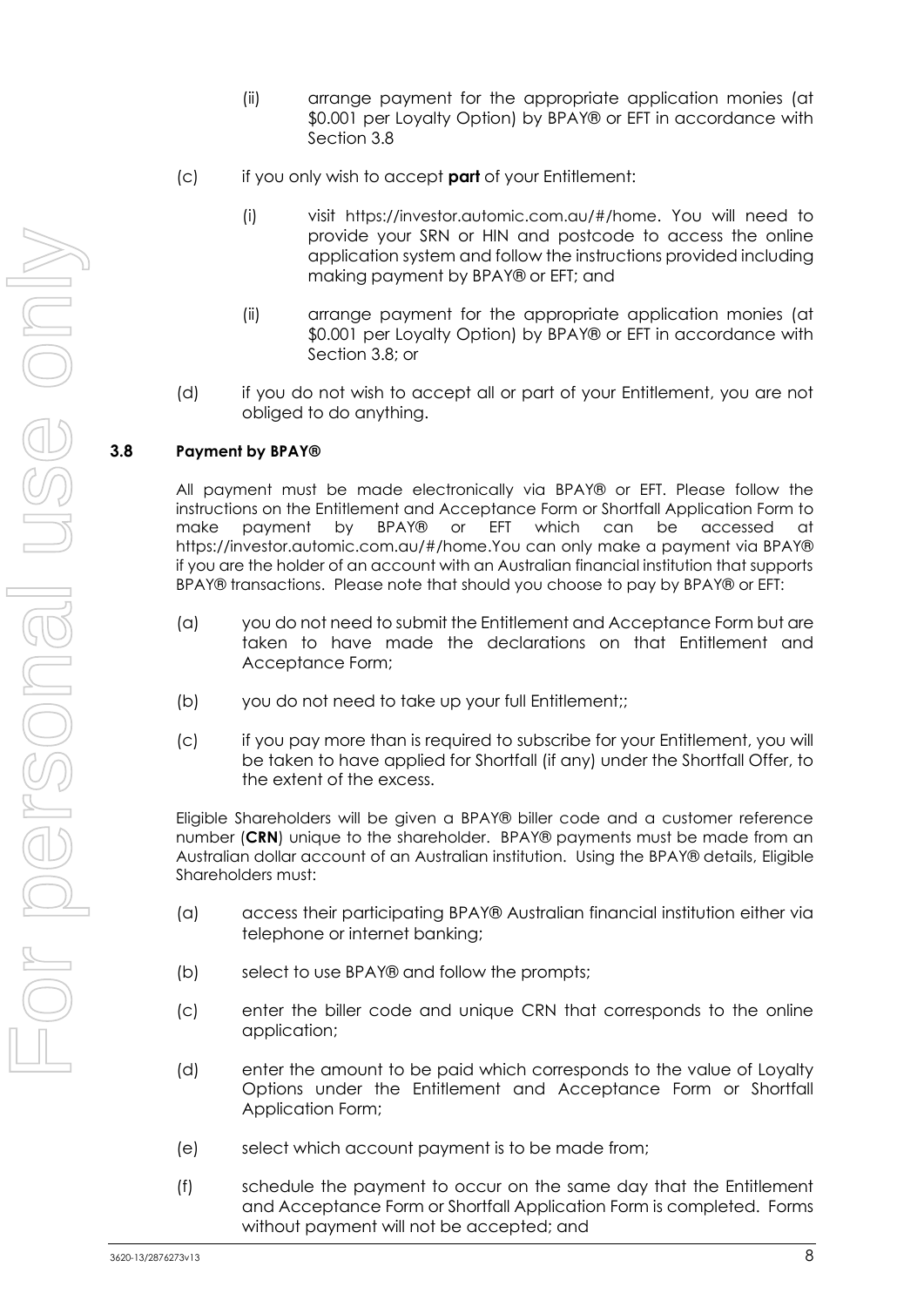(g) record and retain the BPAY® receipt number and date paid. Eligible Shareholders should confirm with their Australian financial institution whether there are any limits on the investor's account that may limit the amount of any BPAY® payment and the cut off time for the BPAY® payment.

Investors can apply online by following the instructions on the personalised Entitlement and Acceptance Form, which can be downloaded at https://investor.automic.com.au/#/home and completing a BPAY® or EFT payment. If payment is not made via BPAY®, the Entitlement and Acceptance Form or Shortfall Application Form will be incomplete and will not be accepted. The BPAY® payment must be completed and received by no later than the Closing Date of the Loyalty Offer or the Closing Date of the Shortfall Offer (where applicable).

A BPAY® or EFT payment constitutes a binding and irrevocable offer to subscribe for the number of Loyalty Options paid for . if the payment is for the wrong amount, it may be treated by the Company as valid. The Directors' decision as to whether to treat such as valid is final, however an Eligible Shareholder will not be treated as having applied for more Loyalty Options than is indicated by the amount of the or BPAY® or EFT payment.

By making a payment by BPAY or EFT, you will be taken to have declared that you have personally received the Entitlement and Acceptance Form together with a complete and unaltered copy of the Prospectus.

Completed Application Forms must be mailed or delivered to the address set out on the Application Form, with sufficient time to be received by or on behalf of the Company by **no later than 4:00pm (WST) on the respective Closing Date**.

The Company reserves the right to close the Offers early.

If you require assistance, please contact the Company Secretary, Sarah Smith, on +61 8 6559 1792.

**It is your responsibility to ensure that your BPAY® payment is received by the share registry by no later than 4:00 pm (WST) on the Closing Date. You should be aware that your financial institution may implement earlier cut-off times with regards to electronic payment and you should therefore take this into consideration when making payment.** 

Any application monies received for more than your final allocation of Loyalty Options (only where the amount is \$1.00 or greater) will be refunded. No interest will be paid on any application monies received or refunded.

The Offer is non-renounceable. Accordingly, a Shareholder may not sell or transfer all or part of their Entitlement.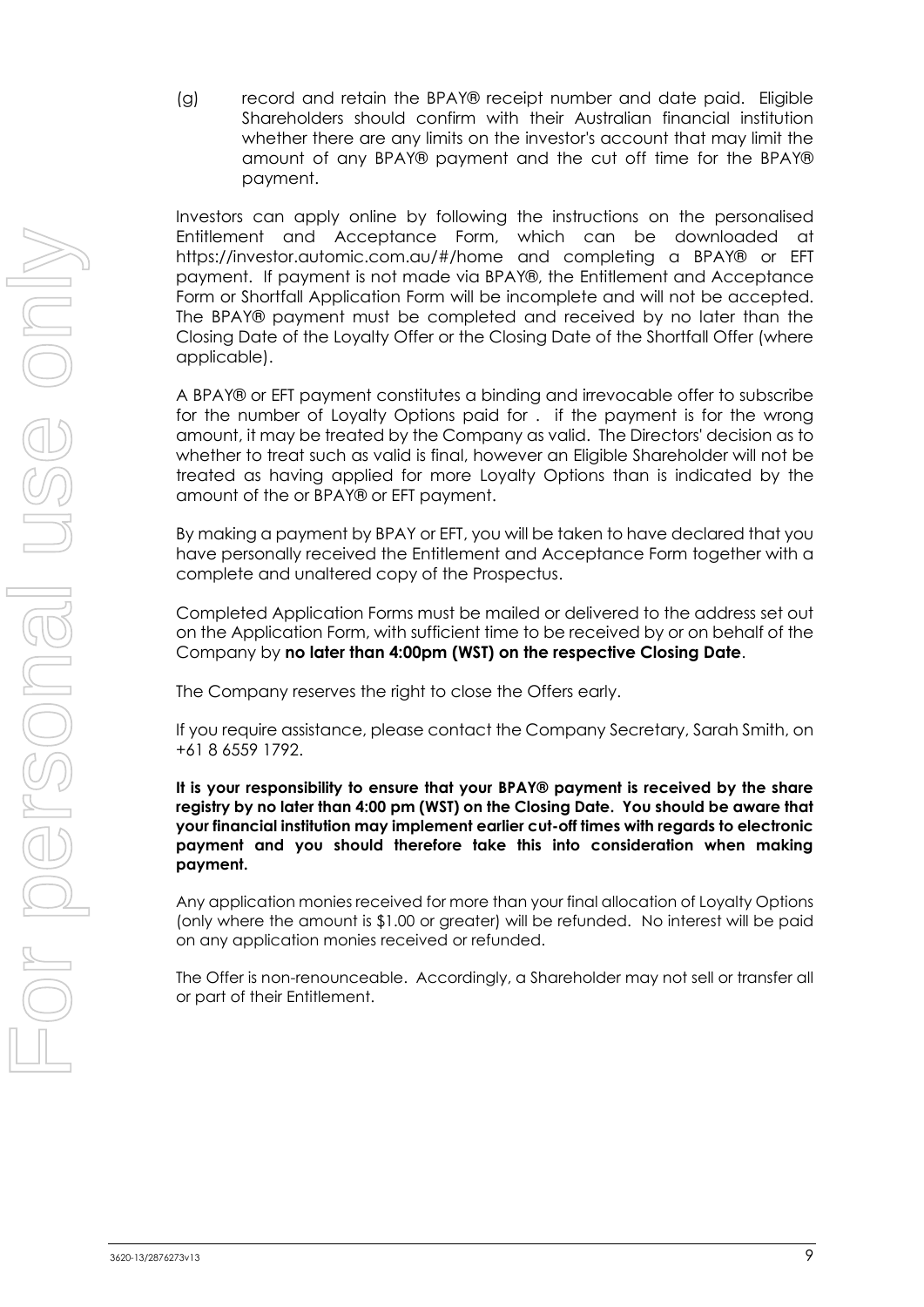### **3.9 Not underwritten**

The Loyalty Offer is not underwritten.

Xcel Capital Pty Ltd have been appointed as Lead Manager (which includes acting as Shortfall Placement Agent) to the Loyalty Offer. Xcel will use its best endeavours to place any Shortfall that arises under the Shortfall Offer.

# **3.10 Dilutionary effect**

Shareholders should note that if they do not participate in the Loyalty Offer, their holdings, upon the future exercise of the Options offered under the Offer (provided no existing Options are exercised and performance rights vest), are likely to be diluted by approximately 23.47% (as compared to their holdings and number of Shares on issue as at the date of the Prospectus). Examples of how the dilution may impact Shareholders is set out in the table below:

| <b>Holder</b> | <b>Holding as</b><br>at Record<br>date | $%$ at<br>Record<br>Date | <b>Entitlements</b><br>under the<br><b>Loyalty Offer</b> | <b>Holdings if</b><br><b>Loyalty Offer</b><br>not taken Up | % post<br><b>Offer</b> |
|---------------|----------------------------------------|--------------------------|----------------------------------------------------------|------------------------------------------------------------|------------------------|
| Shareholder 1 | 50,000,000                             | 15.23%                   | 10,000,000                                               | 50,000,000                                                 | 11.66%                 |
| Shareholder 2 | 25,000,000                             | 7.62%                    | 5,000,000                                                | 25,000,000                                                 | 5.83%                  |
| Shareholder 3 | 10,000,000                             | 3.05%                    | 2,000,000                                                | 10,000,000                                                 | 2.33%                  |
| Shareholder 4 | 5,000,000                              | 1.52%                    | 1,000,000                                                | 5,000,000                                                  | 1.17%                  |
| Shareholder 5 | 1,000,000                              | 0.30%                    | 200,000                                                  | 1,000,000                                                  | 0.23%                  |

### **Notes:**

- 1. This table assumes that all Options issued under the Offer are exercised
- 2. The dilutionary effect shown in the table is the maximum percentage on the assumption that those Entitlements not accepted are placed under the Shortfall Offer. In the event that:
	- (a) the Company does not issue the Options under the Offers; and/or
	- (b) all Entitlements are not accepted and some or all of the resulting Shortfall was not subsequently placed,

the dilution effect for each Shareholder not accepting their Entitlement would be a lesser percentage.

# **3.11 Lead Manager**

Xcel Capital Pty Ltd (AFSL 456663) have been appointed as Lead Manager and to the Loyalty Offer (which includes acting as the shortfall placement agent for the Loyalty Offer) (**Lead Manager**). The Company has entered into a Lead Manager Mandate with the Lead Manager, the material terms of which are summarised in Section [7.2.](#page-22-1)

As part of its lead manager duties, the Lead Manager will use its best endeavours to place all Entitlements that are not accepted by Shareholders under the Shortfall Offer.

# **3.12 ASX listing**

Application for Official Quotation of the Options offered pursuant to this Prospectus within 7 days after the date of this Prospectus. If ASX does not grant Official Quotation of the Options offered pursuant to this Prospectus before the expiration of 3 months after the date of issue of the Prospectus, (or such period as varied by the ASIC), the Company will not issue any Options and will repay all application monies for the Options within the time prescribed under the Corporations Act, without interest.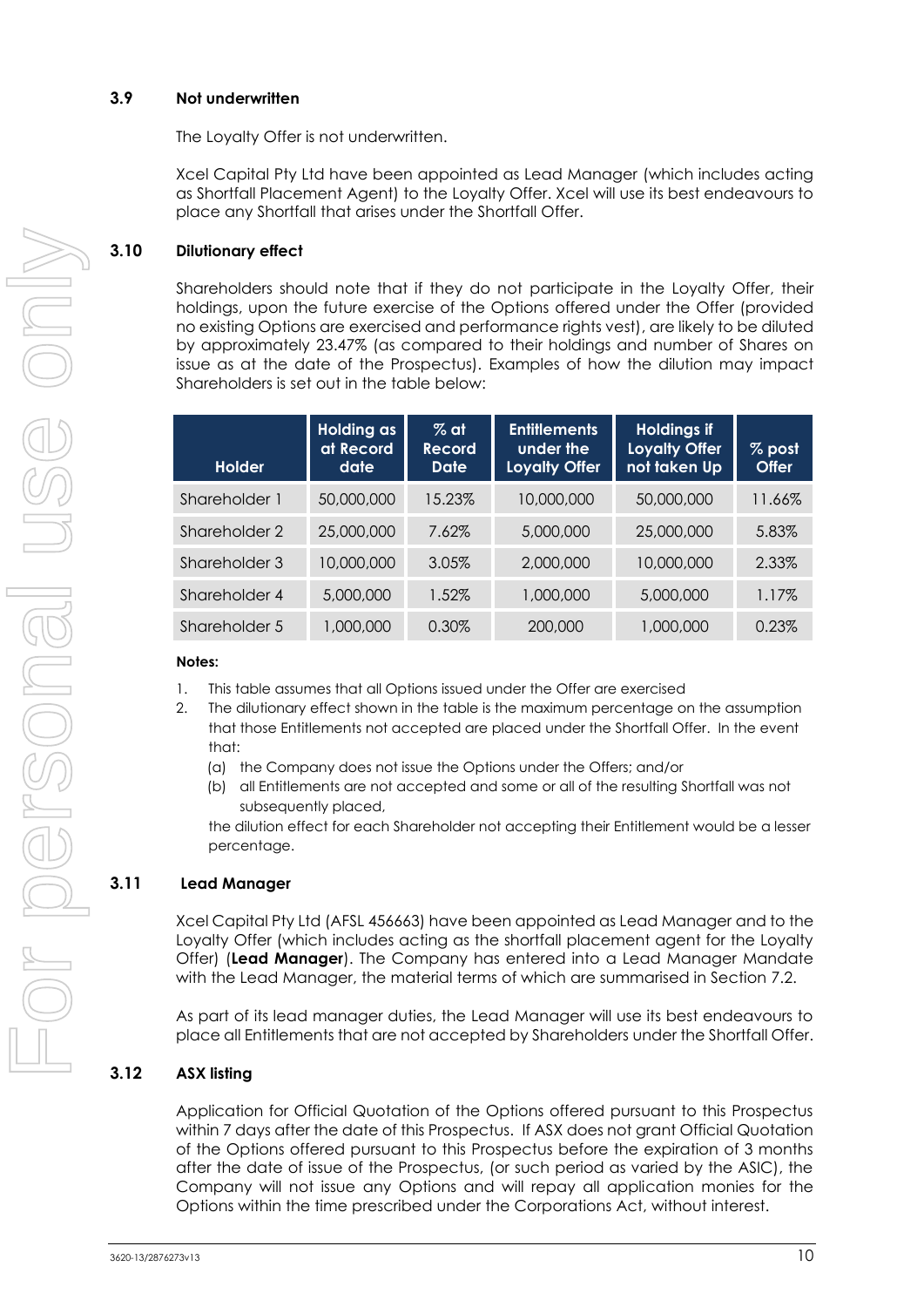The fact that ASX may grant Official Quotation to the Options is not to be taken in any way as an indication of the merits of the Company or the Options now offered for subscription.

### **3.13 Issue**

Options issued pursuant to the Offers will be issued in accordance with the ASX Listing Rules and timetable set out at the commencement of this Prospectus.

Loyalty Options issued pursuant to the Shortfall Offer will be issued on a progressive basis. Where the number of Loyalty Options issued is less than the number applied for, or where no issue is made surplus application monies will be refunded without any interest to the applicant as soon as practicable after the closing date of the Shortfall Offer.

Where the number of Options issued is less than the number applied for, or where no allotment is made, surplus application monies will be refunded without any interest to the Applicant as soon as practicable after the Closing Date.

Pending the issue of the Options or payment of refunds pursuant to this Prospectus, all application monies will be held by the Company in trust for the Applicants in a separate bank account as required by the Corporations Act. The Company, however, will be entitled to retain all interest that accrues on the bank account and each Applicant waives the right to claim interest.

The Company's decision on the number of Options to be allocated to an applicant will be final.

Holding statements for Shares issued under the Options will be mailed as soon as practicable after the issue of the Shares.

### **3.14 Overseas shareholders**

This Offer does not, and is not intended to, constitute an offer in any place or jurisdiction in which, or to any person to whom, it would not be lawful to make such an offer or to issue this Prospectus. The distribution of this Prospectus in jurisdictions outside Australia may be restricted by law and persons who come into possession of this Prospectus should seek advice on and observe any of these restrictions. Any failure to comply with such restrictions may constitute a violation of applicable securities laws.

No action has been taken to register or qualify the Options or otherwise permit an offering of the Options the subject of this Prospectus in any jurisdiction outside Australia. It is not practicable for the Company to comply with the securities laws of overseas jurisdictions having regard to the number of overseas Shareholders, the number and value of Options these Shareholders would be offered and the cost of complying with regulatory requirements in each relevant jurisdiction. Accordingly, the Offer is not being extended and Options will not be issued to Shareholders with a registered address which is outside Australia.

Applicants who are resident in countries other than Australia should consult their professional advisers as to whether any governmental or other consents are required or whether any other formalities need to be considered and followed. If you are outside Australia it is your responsibility to obtain all necessary approvals for the issue of the Shares pursuant to this Prospectus. The return of a completed Application Form will be taken by the Company to constitute a representation and warranty by you that all relevant approvals have been obtained.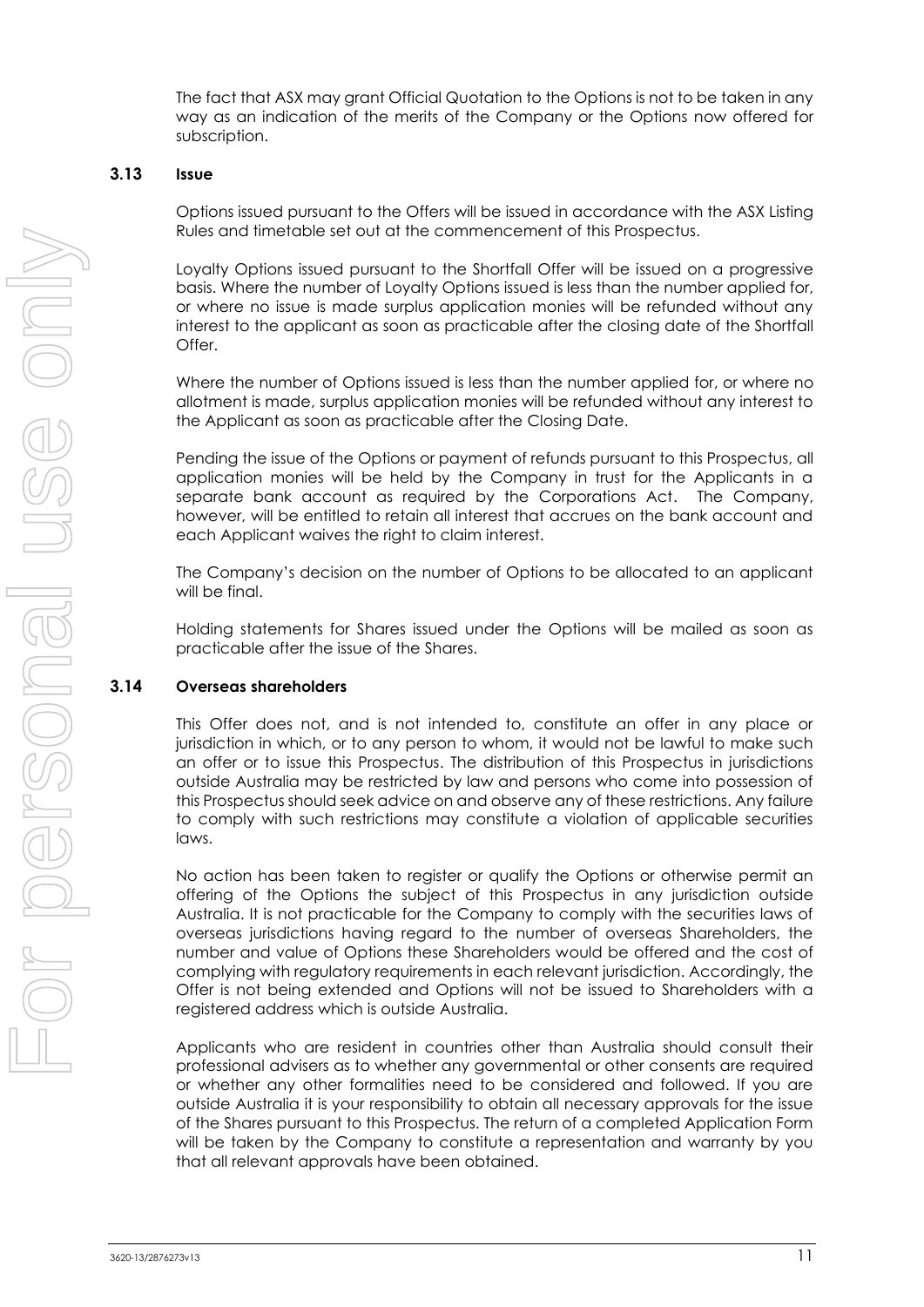### **3.15 Nominees and custodians**

Nominees and custodians may not submit an Entitlement and Acceptance Form on behalf of any Shareholder resident outside Australia without the prior consent of the Company, taking into account relevant securities law restrictions. Return of a duly completed Entitlement and Acceptance Form will be taken by the Company to constitute a representation that there has been no breach of those regulations.

### **3.16 Enquiries**

Any questions concerning the Loyalty Offer should be directed to Sarah Smith, Company Secretary, on +61 8 6559 1792.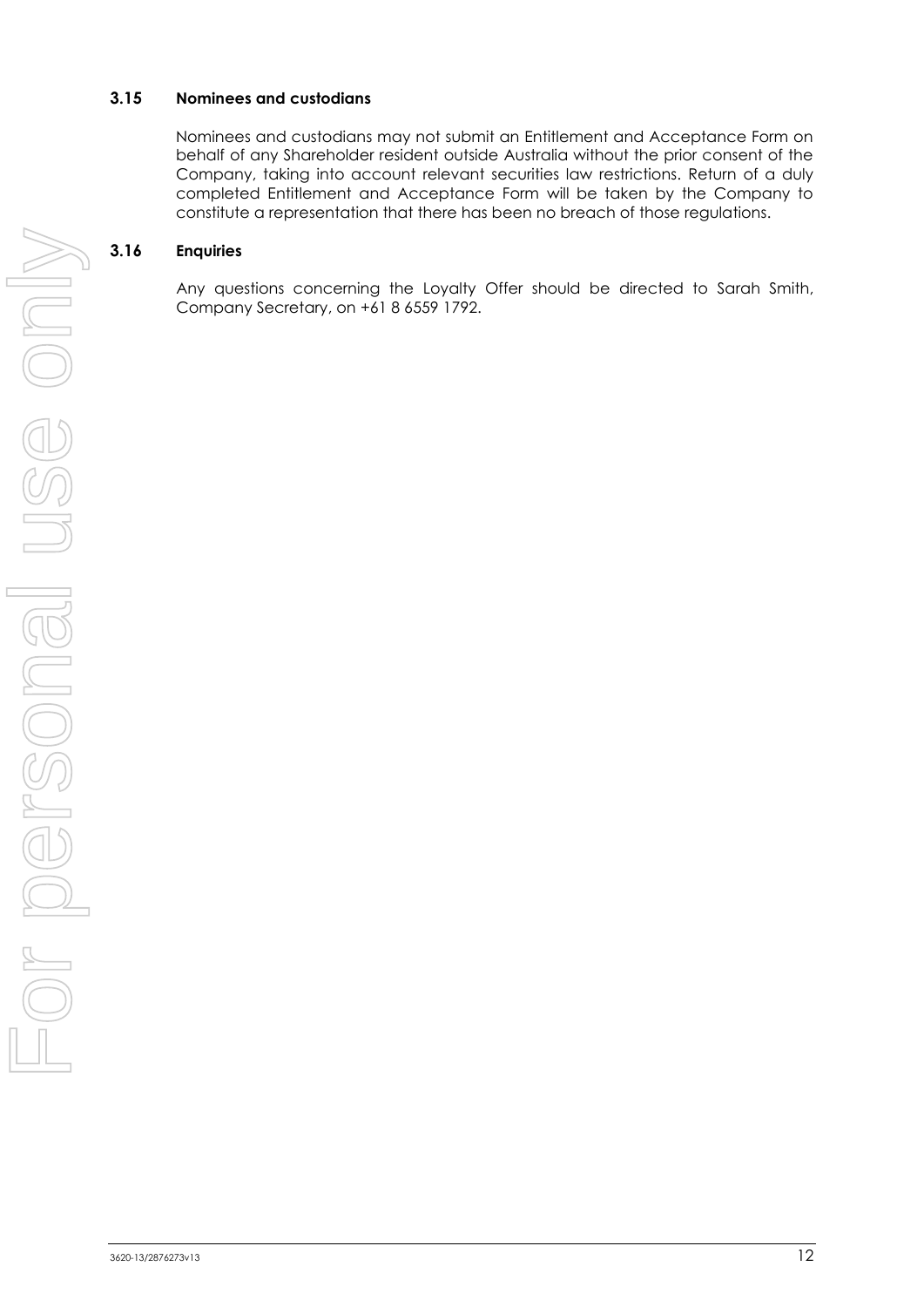# <span id="page-14-0"></span>**4. PURPOSE AND EFFECT OF THE OFFER**

# <span id="page-14-1"></span>**4.1 Purpose of the Offers**

### **Loyalty Offer and Xcel Offer**

The purpose of the Offers is to reward the loyalty of Company shareholders and will result in the raising of up to \$100,657

The funds raised from the Offer are planned to be used in accordance with the table set out below:

| <b>Item</b> | <b>Proceeds of the Offer</b>       | <b>Full Subscription</b><br>(5) | %      |
|-------------|------------------------------------|---------------------------------|--------|
|             | Expenses of the Offer <sup>1</sup> | \$25,000                        | 22.59% |
| 2.          | Working capital                    | \$75,657                        | 77.41% |
|             | Total                              | \$100,657                       | 100%   |

#### **Notes:**

1. Refer to section [7.5](#page-24-0) of this Prospectus for further details relating to the estimated expenses of the Offer.

The above table is a statement of current intentions as of the date of this Prospectus. As with any budget, intervening events (including technical success or failure) and new circumstances have the potential to affect the manner in which the funds are ultimately applied. The Board reserves the right to alter the way funds are applied on this basis.

### **Director Offer**

The purpose of the issue of the Incentive Options is to provide cost effective remuneration to the Directors for services previously provided to the Company, enabling the Company to spend a greater proportion of its cash reserves on its operations than it would if alternative cash forms of remuneration were given to the Directors.

### **4.2 Effect of the Offers**

The principal effect of the Offers, assuming all Options offered under the Prospectus are issued, will be to:

- (a) increase the cash reserves by approximately \$75,657 after deducting the estimated expenses of the Offers immediately after completion of the Offers; and
- (b) increase the number of Options on issue from 48,298,113 as at the date of this Prospectus to 148,954,913 Options.

### **4.3 Pro-forma balance sheet**

The unaudited pro forma balance sheet as at 31 December 2021 shown below has been prepared on the basis of the accounting policies normally adopted by the Company and reflect the changes to its financial position.

The pro-forma balance sheet has been prepared assuming all Options offered under the Prospectus are issued.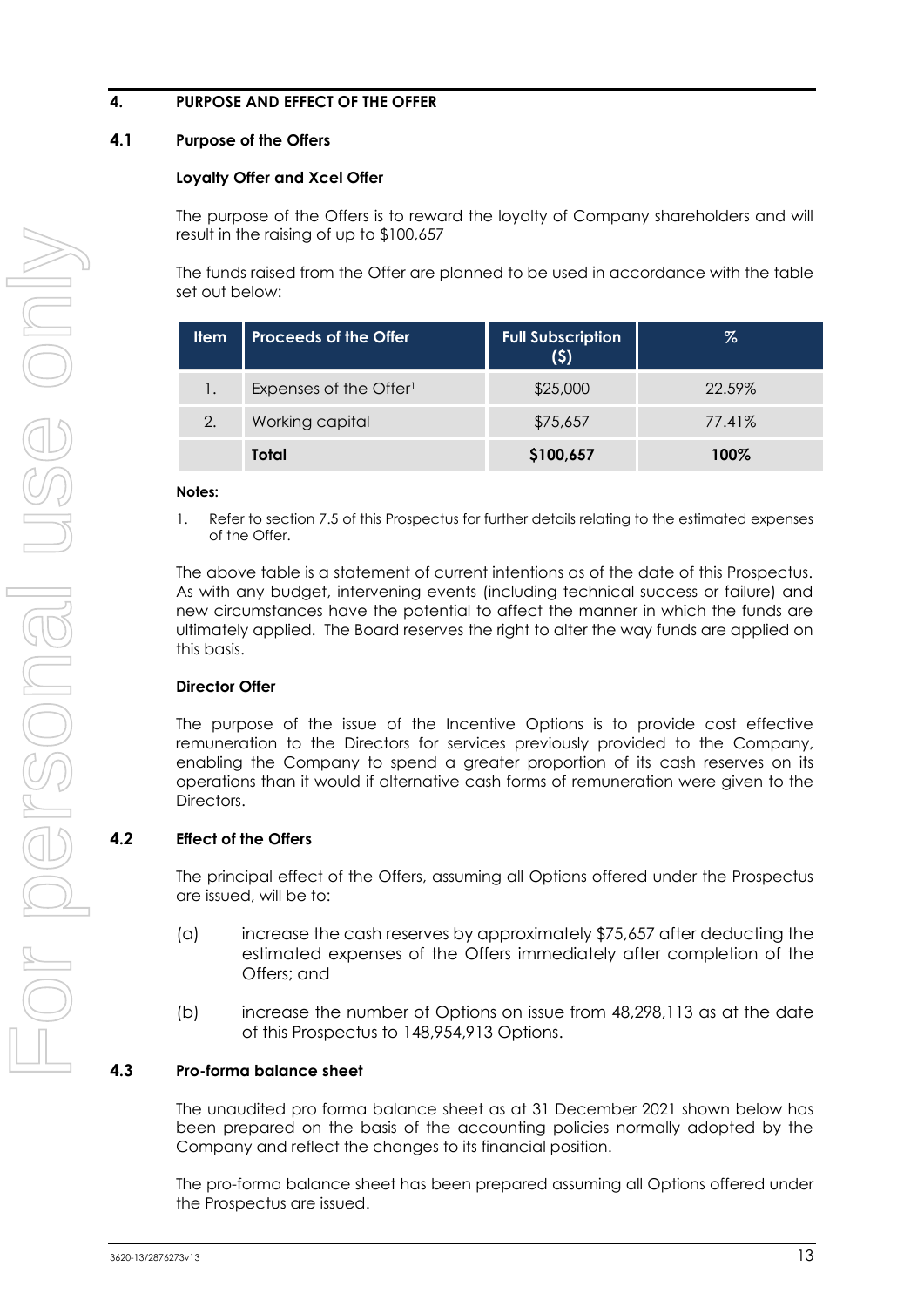The pro-forma balance sheet has been prepared to provide investors with information on the assets and liabilities of the Company and pro-forma assets and liabilities of the Company as noted below. The historical and pro-forma financial information is presented in an abbreviated form, insofar as it does not include all of the disclosures required by Australian Accounting Standards applicable to annual financial statements.

|                                                      | <b>Redcastle Resources</b><br><b>Limited</b><br>(Unaudited) | Pro Forma<br><b>Adjustments</b> | Pro-forma<br>after Offer  |
|------------------------------------------------------|-------------------------------------------------------------|---------------------------------|---------------------------|
|                                                      | 31-Dec-21                                                   |                                 | 31-Dec-21                 |
|                                                      | $\boldsymbol{\xi}$                                          | $\mathsf{S}$                    | $\boldsymbol{\mathsf{S}}$ |
| <b>Current Assets</b>                                |                                                             |                                 |                           |
| cash<br>Cash<br>and<br>equivalents                   | 4,146,589                                                   | 75,657                          | 4,222,246                 |
| other<br>Trade<br>and<br>receivables                 | 59,394                                                      |                                 | 59,394                    |
| <b>Total current assets</b>                          | 4,205,983                                                   | 75,657                          | 4,281,640                 |
|                                                      |                                                             |                                 |                           |
| <b>Non Current Assets</b>                            |                                                             |                                 |                           |
| Exploration and evaluation<br>expenditure            |                                                             | 889,468                         |                           |
| <b>Total</b><br>current<br>non<br>assets             | 889,468                                                     |                                 | 889,468                   |
|                                                      |                                                             |                                 |                           |
| <b>Total assets</b>                                  | 5,095,451                                                   | 75,657                          | 5,171,108                 |
|                                                      |                                                             |                                 |                           |
| <b>Current liabilities</b>                           |                                                             |                                 |                           |
| other<br>Trade<br>and<br>payables                    | 176,713                                                     |                                 | 176,713                   |
| Shareholder loan                                     |                                                             |                                 | $\mathbf 0$               |
| <b>Total current liabilities</b>                     | 176,713                                                     | $\mathbf 0$                     | 176,713                   |
|                                                      |                                                             |                                 |                           |
| <b>Non-Current</b><br><b>liabilities</b>             |                                                             |                                 |                           |
| Loans                                                |                                                             |                                 |                           |
| <b>Total</b><br>current<br>non<br><b>liabilities</b> |                                                             |                                 |                           |
|                                                      |                                                             |                                 |                           |
| <b>Total liabilities</b>                             | 176,713                                                     | $\mathbf 0$                     | 176,713                   |
|                                                      |                                                             |                                 |                           |
| <b>Net assets</b>                                    | 4,918,738                                                   | 75,657                          | 4,994,395                 |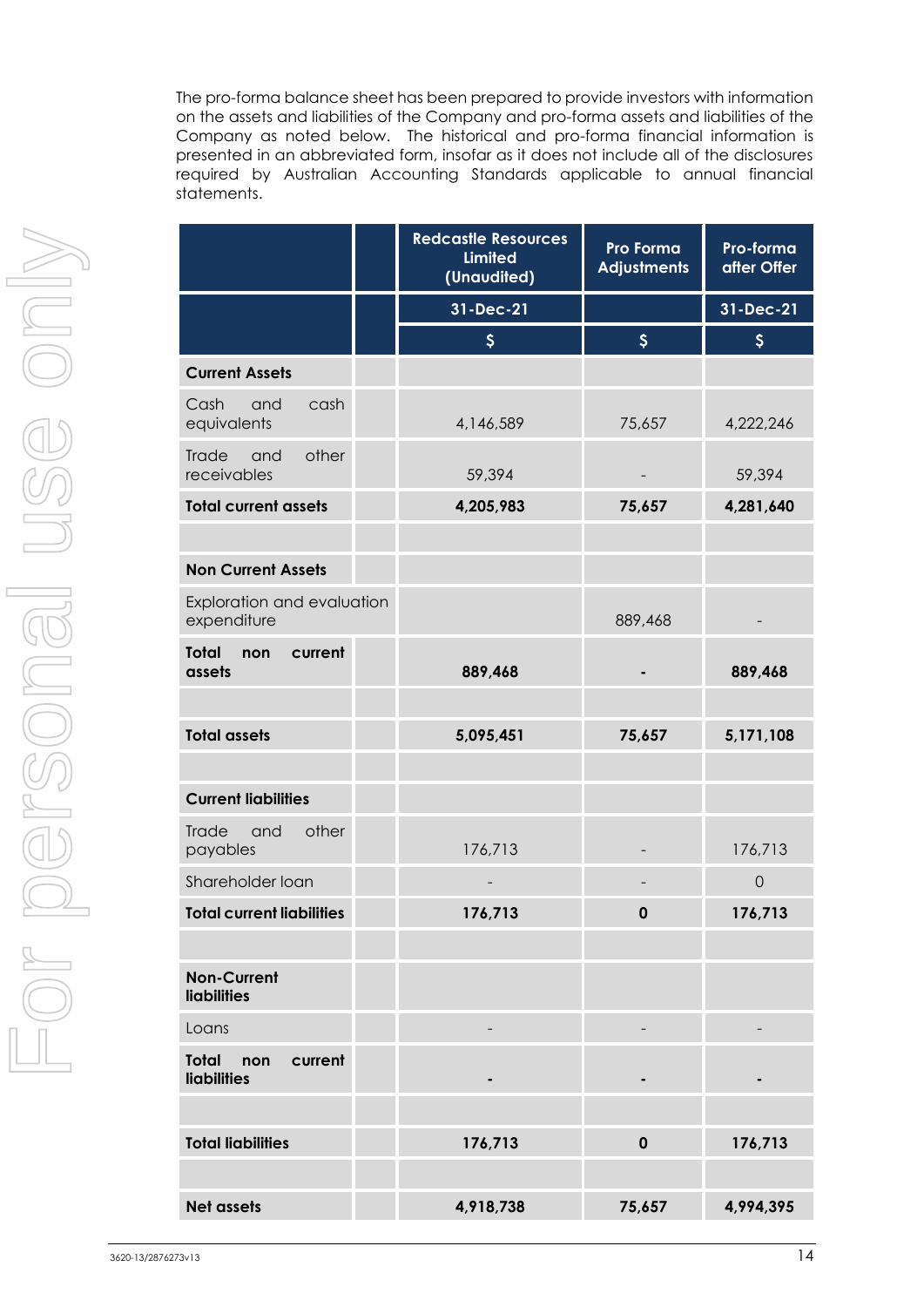|                           |  | <b>Redcastle Resources</b><br><b>Limited</b><br>(Unaudited) | <b>Pro Forma</b><br><b>Adjustments</b> | <b>Pro-forma</b><br>after Offer |
|---------------------------|--|-------------------------------------------------------------|----------------------------------------|---------------------------------|
|                           |  | 31-Dec-21                                                   |                                        | 31-Dec-21                       |
|                           |  | $\boldsymbol{\mathsf{S}}$                                   | $\boldsymbol{\zeta}$                   | '\$                             |
|                           |  |                                                             |                                        |                                 |
| Equity                    |  |                                                             |                                        |                                 |
| Contributed equity        |  | 19,551,769                                                  | $\Omega$                               | 19,551,769                      |
| Reserves                  |  | 853,523                                                     | 355,270                                | 1,208,793                       |
| <b>Accumulated losses</b> |  | $-15,486,554$                                               | $-279,613$                             | $-15,766,167$                   |
| <b>Total equity</b>       |  | 4,918,738                                                   | 75,657                                 | 4,994,395                       |

### **4.4 Effect on capital structure**

The effect of the Offers on the capital structure of the Company, assuming all Options offered under the Prospectus are issued, is set out below.

#### **Shares**

|                                                      | <b>Number</b> |
|------------------------------------------------------|---------------|
| Shares currently on issue                            | 328,284,155   |
| Total Shares on issue after completion of the Offers | 328.284.155   |

#### **Options**

|                                                       | <b>Number</b> |
|-------------------------------------------------------|---------------|
| Options currently on issue <sup>1,2</sup>             | 48,298,113    |
| Loyalty Options offered <sup>3</sup>                  | 65,656,800    |
| Options issued to the Lead Manager <sup>3, 4</sup>    | 20,000,000    |
| Options issued to the Directors <sup>4, 5</sup>       | 15,000,000    |
| Total Options on issue after completion of the Offers | 148,954,913   |

#### **Notes:**

- 1 Comprising of:
	- (a) 6,298,111 unquoted Options exercisable at \$0.0915 each on or before 5 December 2022; and
	- (b) 42,000,000 unquoted Options issued exercisable at \$0.03 each on or before 13 December 2025.
- 2 The full terms of the Options on issue are set out in section 9.3 of the September Prospectus.
- 3 Assumes all Loyalty Options offered are taken up under either the Loyalty Offer or the Shortfall Offer
- 4 The full terms and conditions of the Options are set out in Sectio[n 6.](#page-20-0)
- 5 Subject to shareholder approval and will be issued to the Directors as follows:
	- (a) 5,000,000 Mr Trevor Dixon (or his nominee);
	- (b) 5,000,000 Mr Jeremy King (or his nominee); and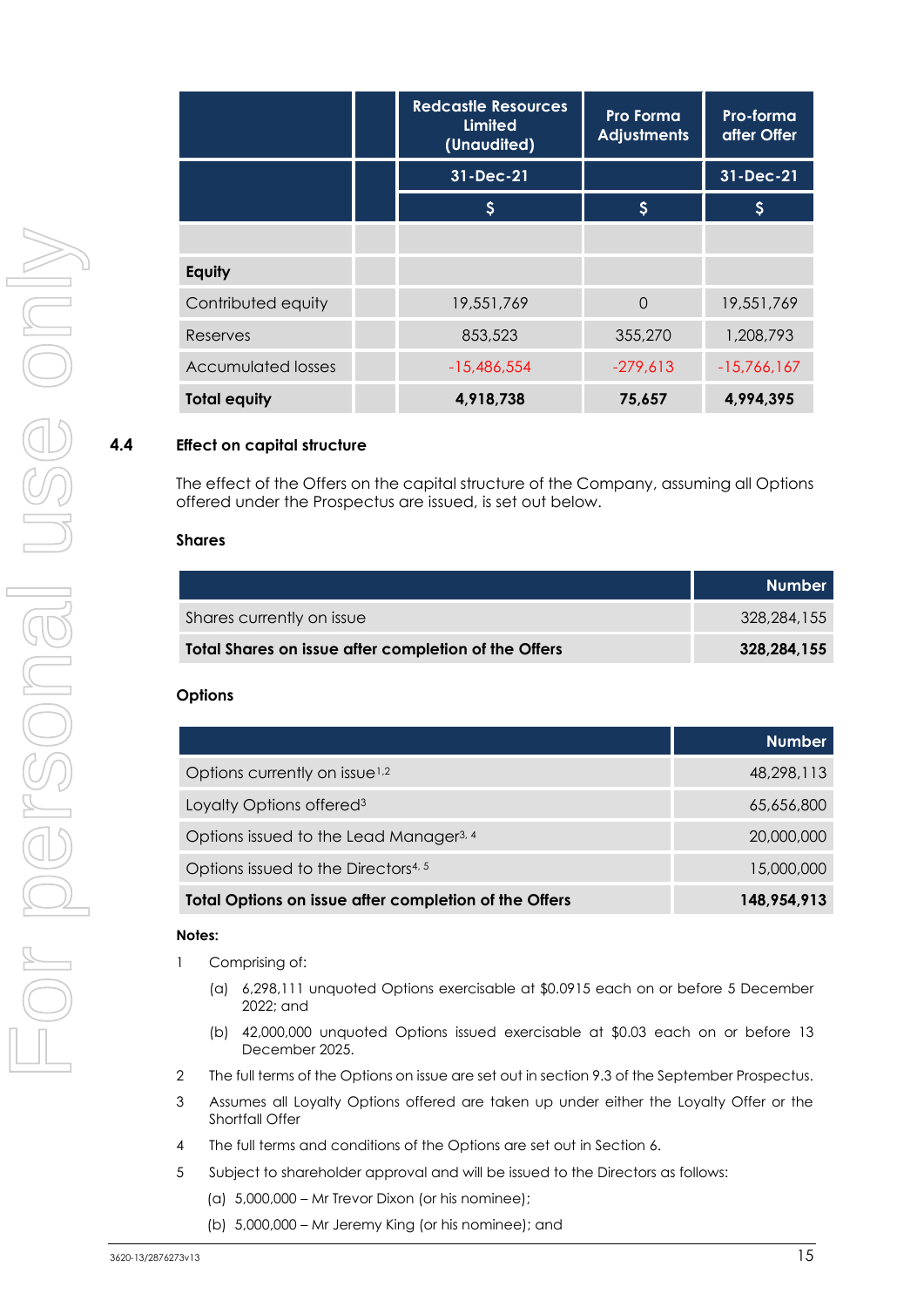(c) 5,000,000 – Mr Patrick Holywell (or his nominee).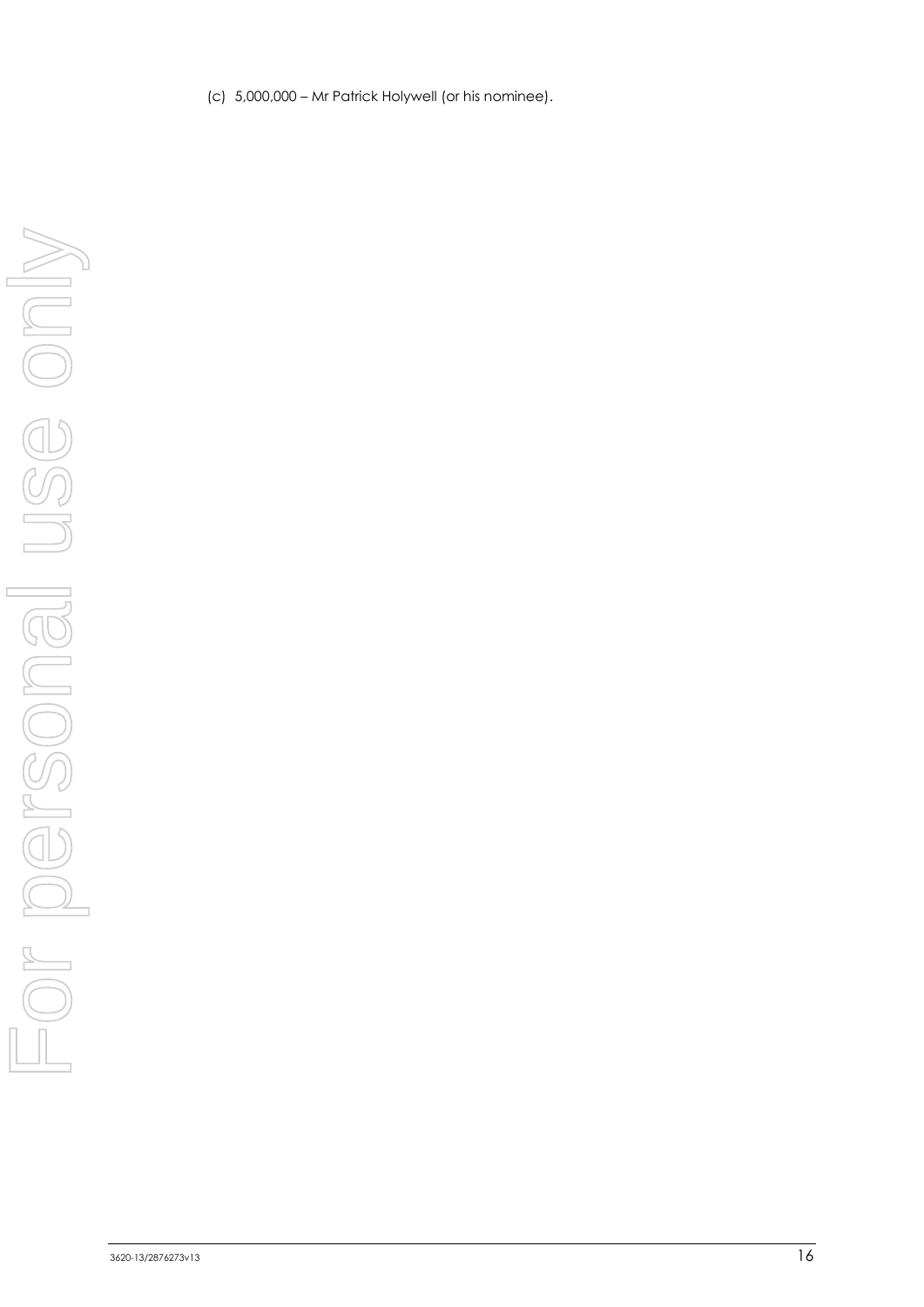### <span id="page-18-0"></span>**5. INFORMATION DEEMED TO BE INCORPORATED IN THIS PROSPECTUS**

### **5.1 September Prospectus**

This Prospectus is a short form prospectus issued in accordance with section 712 of the Corporations Act. This means that this Prospectus does not of itself contain all the information that is generally required to be set out in a document of this type. Rather, the Prospectus incorporates, by reference, information contained in the September Prospectus and pursuant to which 225,000,000 Shares were issued.

# **5.2 Included information**

The September Prospectus contains all information that Shareholders require in relation to the Offers and the September Prospectus in its entirety is deemed to be incorporated in this Prospectus. The material provisions of the September Prospectus are summarised below in Section [5.3](#page-18-1) and will primarily be of interest to Shareholders and their professional advisers or analysts.

The September Prospectus will be made generally available by being posted on the Company's website (https://www.tt-limited.com). In addition, the Company will make a copy of the September Prospectus available to Shareholders free of charge if so requested.

# <span id="page-18-1"></span>**5.3 Summary of Information Deemed to be Incorporated**

In accordance with section 712 of the Corporations Act, set out below is a summary of the information contained in the September Prospectus that is deemed to be incorporated in this Prospectus. The headings and page numbers referred to below are references to the September Prospectus.

- (a) **Director's Letter (page 1)**: A summary of the corporate strategy and exploration business of the Company.
- (b) **Investment Overview (pages 5 – 17)**: An overview of the Company, its Directors, its asset portfolio and prospects.
- (c) **Company and Project Overview (pages 29 – 40)**: This section provides an overview and discussion of the Company's mineral exploration portfolio and proposed exploration program for the Company's Projects, including the Company's use of funds and the Company's substantial shareholders.
- (d) **Risk Factors (Pages 41 – 50)**: This section lists a number of risks that may have a material effect on the financial position and performance of the Company and the value of its securities, as well as the Company's exploration and development activities and an ability to fund those activities. This section includes (1) Company specific risks, being tenure and access risk, exploration risk, mine development risk, climate change, COVID-19, reliance on key personnel and restricted securities reducing liquidity; (2) industry specific risks, being exploration costs, operations, environmental and native title; and (3) General risks being economic, commodity price volatility and exchange rate risk, competition risk, market conditions, taxation, additional requirements for capital, agents and contractors, force majeure, litigation risks and insurance.
- (e) **Board and Management (pages 51 – 58)**: This section provides profiles of the Board of Directors.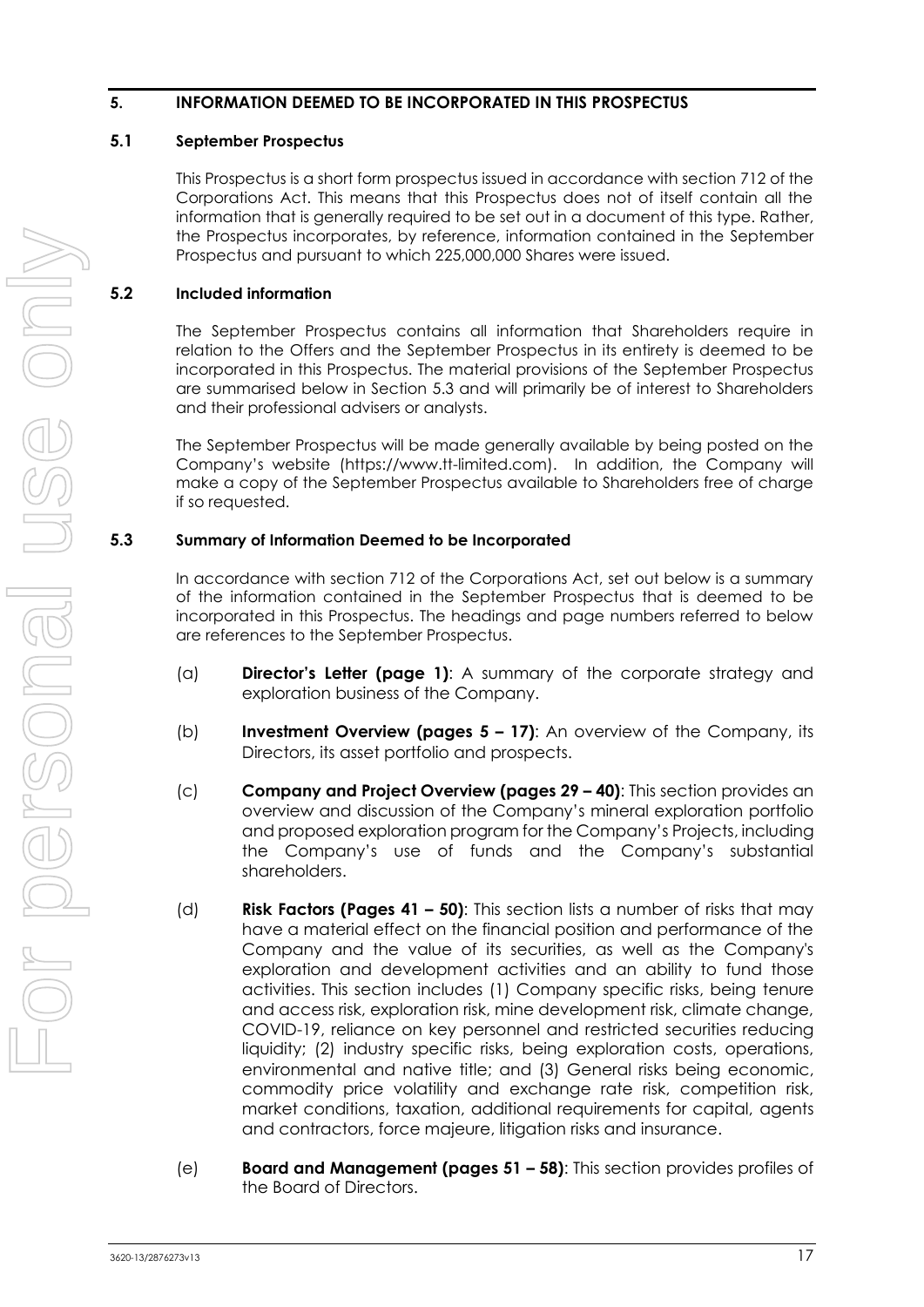- (f) **Material Contracts (pages 50 – 62)**: This section summarises the agreements which may have a material effect on the business of the Company.
- (g) **Rights Attaching to Shares (pages 63 – 65):** this section outlines and summarises rights and liabilities attaching to the Shares.
- (h) **Terms and Conditions of Options (pages 65 – 68):** this section outlines and summarises rights and liabilities attaching to the Company's Options on issue as at the date of this Prospectus.
- (i) **Additional Information (pages 68 – 74)**: Provides a range of information for investors that was required to be disclosed in the September Prospectus, including:
	- (i) ASX waivers granted to the Company;
	- (ii) Continuous disclosure obligations;
	- (iii) Taxation;
	- (iv) Rights attaching to Shares;
	- (v) Interests of Experts and Advisors named in the September Prospectus; and
	- (vi) Consents.
- (j) **Independent Geologist's Report (Annexure A)**: Written by Boulder Resource Consultants Pty Ltd, the report provides detail of the geology, exploration history, exploration potential and the proposed exploration program and budget for the Company's Projects.
- (k) **Solicitor's Report on Tenements (Annexure B)**: Prepared by Steinepreis Paganin, the report details the Company's interest in the mining tenements described in the September Prospectus. Among other things, the report details the company's interests in the tenements, the status of the tenements and all native title claims relevant to them.
- (l) **Independent Limited Assurance Report (Annexure C)**: Prepared by BDO Corporate Finance (WA) Pty Ltd, these sections contain historical and pro-forma financial information for the purposes of the offer of Shares under the September Prospectus.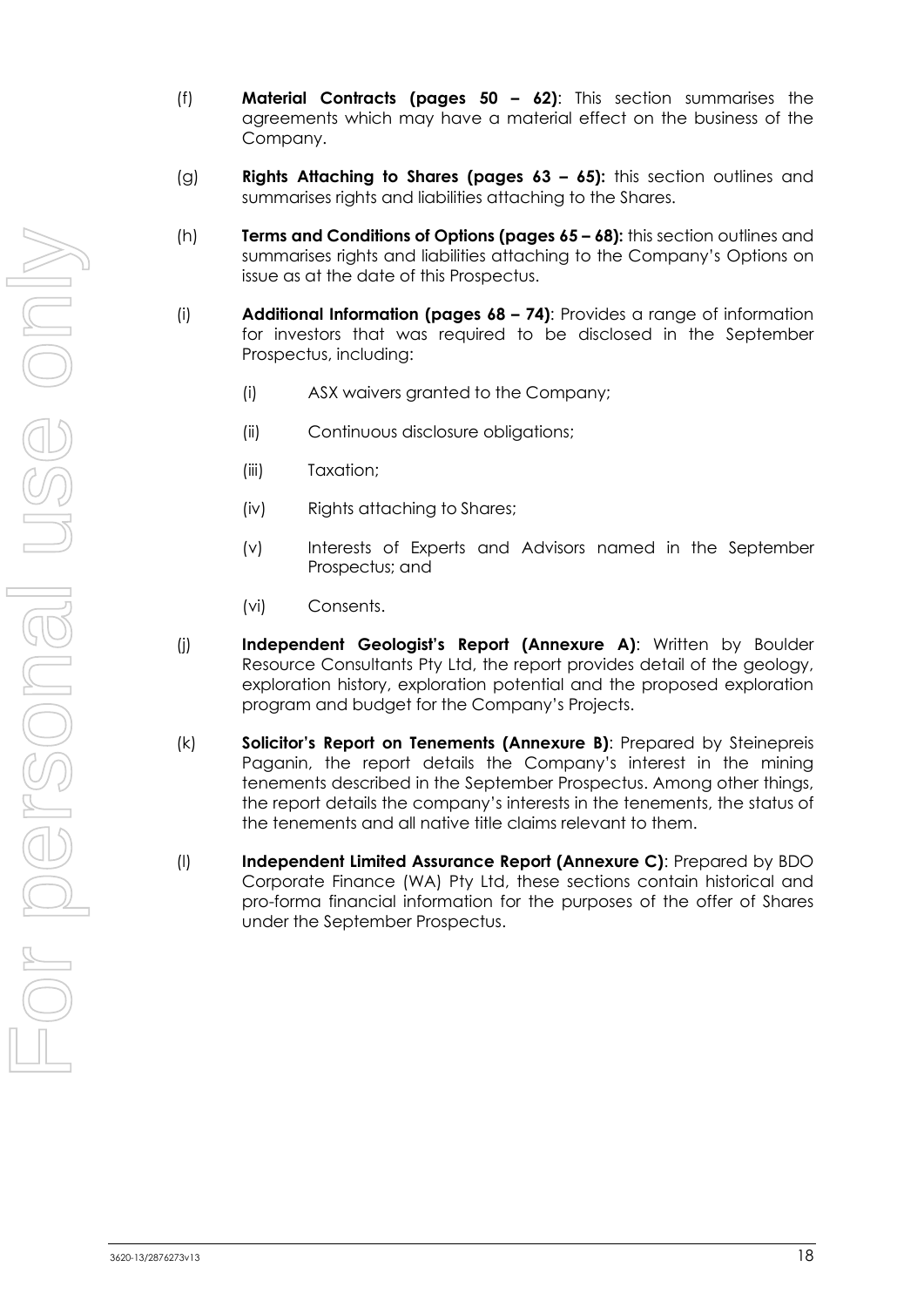# <span id="page-20-0"></span>**6. RIGHTS AND LIABILITIES ATTACHING TO OPTIONS**

### **6.1 Options pursuant to the Offers**

### (a) **Entitlement**

Each Option entitles the holder to subscribe for one Share upon exercise of the Option.

### (b) **Exercise Price**

Subject to paragraph [\(l\),](#page-21-0) the amount payable upon exercise of each Option will be \$0.032 (**Exercise Price**)

### (c) **Expiry Date**

Each Option will expire at 5:00 pm (WST) on the date falling 42 months from their issue (**Expiry Date**). An Option not exercised before the Expiry Date will automatically lapse on the Expiry Date.

### (d) **Notice of Exercise**

The Options may be exercised by notice in writing to the Company (Notice of Exercise) and payment of the Exercise Price for each Option being exercised. Any Notice of Exercise of an Option received by the Company will be deemed to be a notice of the exercise of that Option as at the date of receipt.

### (e) **Shares issued on exercise**

Shares issued on exercise of the Options will rank equally with the then issued Shares of the Company.

### (f) **Options to be quoted**

Application will be made by the Company to ASX for official quotation of the Options.

### (g) **Quotation of Shares on exercise**

Application will be made by the Company to ASX for official quotation of the Shares issued upon the exercise of the Options.

### (h) **Timing of issue of shares**

After an Option is validly exercised, the Company must as soon as possible following receipt of the Notice of Exercise and receipt of cleared funds equal to the sum payable on the exercise of the Option:

- (i) issue the Share;
- (ii) if required, give ASX a notice that complies with section 708A(5)(e) of the Corporations Act, or, if the Company is unable to issue such a notice, lodge with ASIC a prospectus prepared in accordance with the Corporations Act and do all things necessary to satisfy section 708A(11) of the Corporations Act to ensure that an offer for sale of the Shares does not require disclosure to investors; and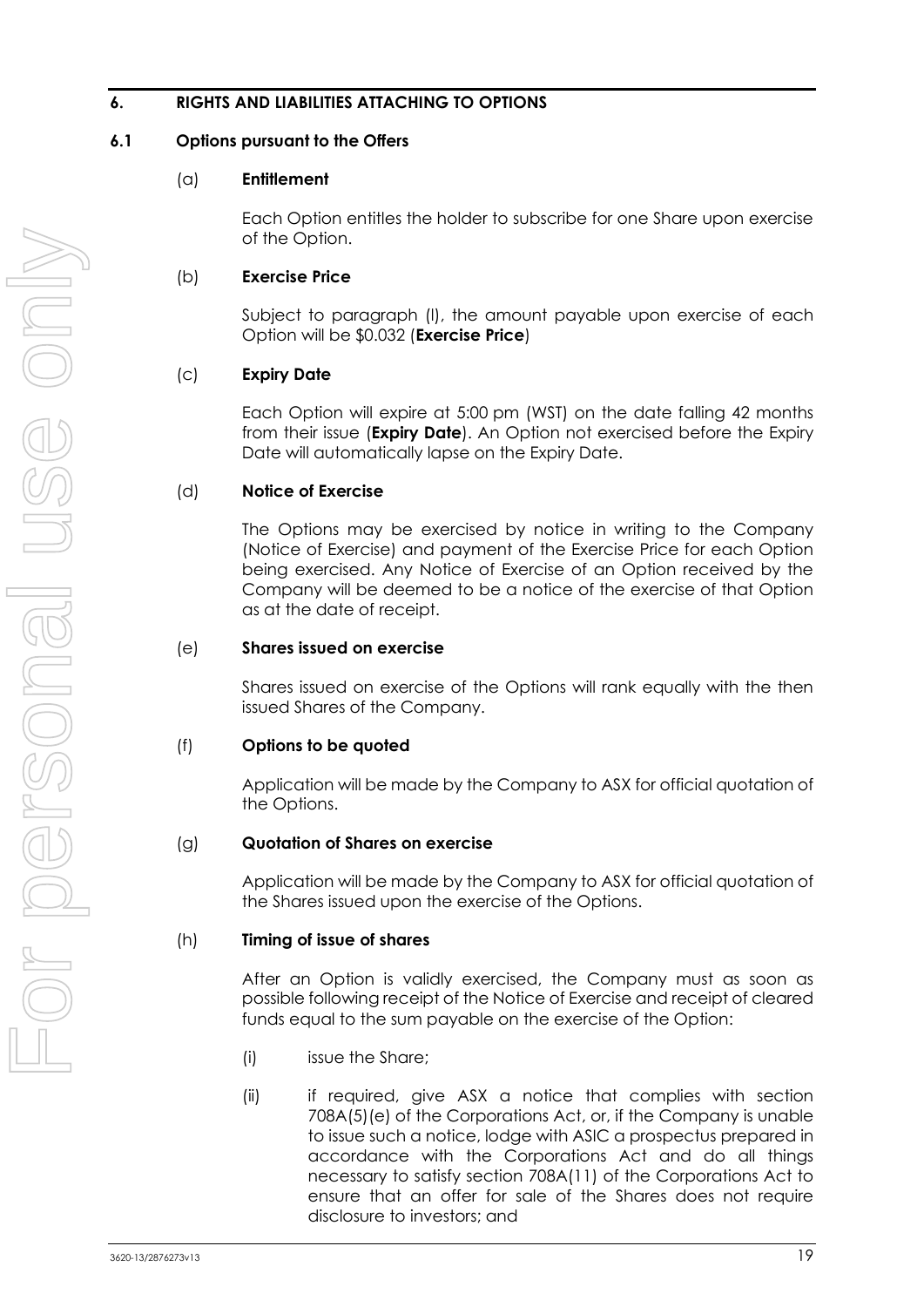(iii) do all such acts, matters and things to obtain the grant of quotation for the Share on ASX no later than 5 days from the date of exercise of the Options.

### (i) **Ranking of Shares**

Shares issued on exercise of an Option will rank equally with the then issued Shares.

### (j) **Participation in new issues**

Without exercising the Options, the option holder will have no right or entitlement to participate in new issues of Shares offered to the Shareholders.

### (k) **Change of exercise price or the number of underlying Shares**

The Options do not confer the right to a change in Exercise Price or a change in the number of underlying Shares over which the Options can be exercised.

### <span id="page-21-0"></span>(l) **Option terms on the reorganisation of capital**

If the issued capital of the Company is reconstructed, the option terms must be amended to the extent necessary to comply with the Corporations Act and the ASX Listing Rules applying to a reorganisation of capital at the time of the reorganisation.

### **6.2 Shares**

The Shares issued upon exercise of the Options will be fully paid ordinary shares in the Company. Full details of the rights and liabilities attaching to Shares are set out in Section 9.2 of the September Prospectus.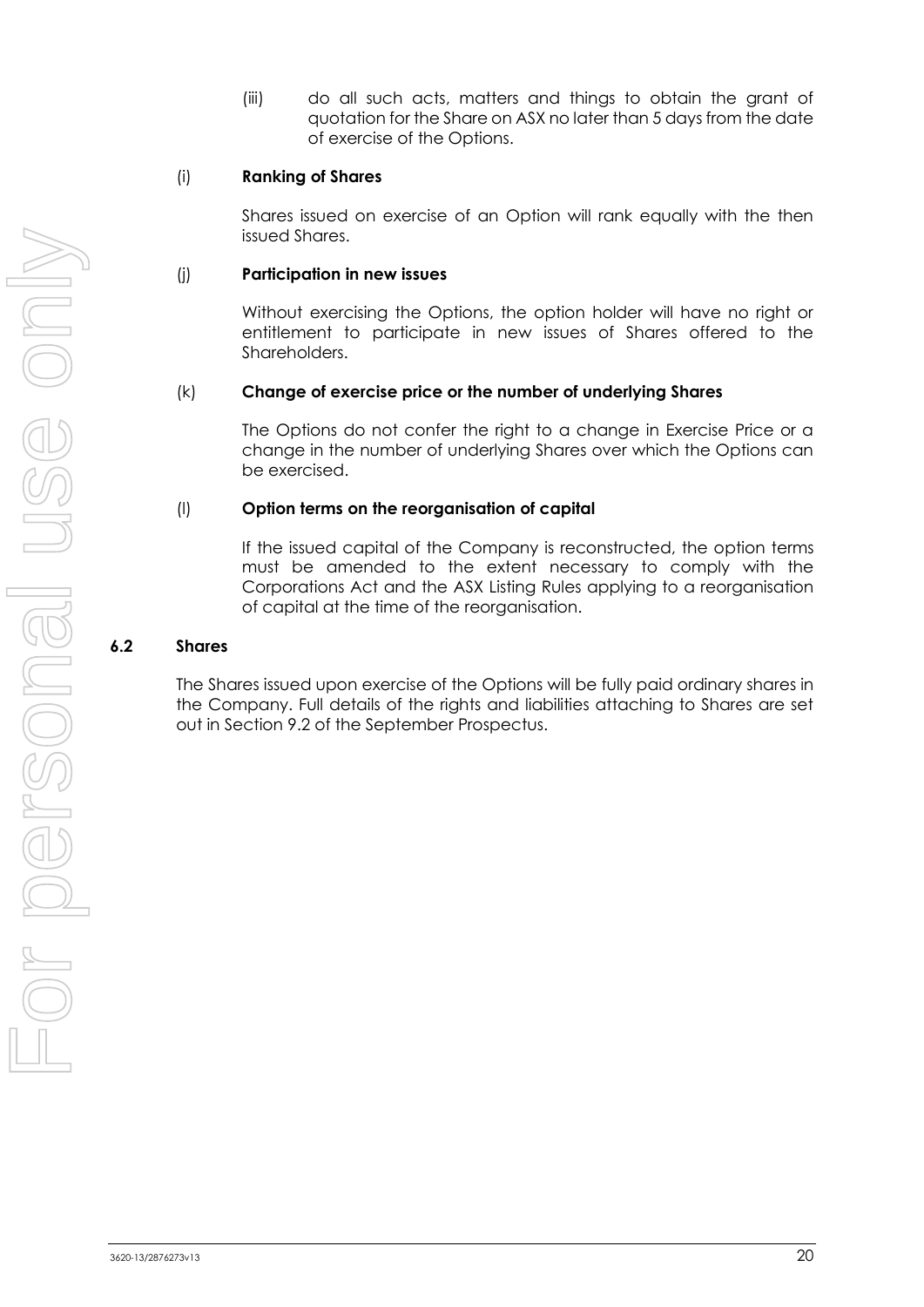# <span id="page-22-0"></span>**7. ADDITIONAL INFORMATION**

### **7.1 Litigation**

As at the date of this Prospectus, the Company is not involved in any legal proceedings and the Directors are not aware of any legal proceedings pending or threatened against the Company.

# <span id="page-22-1"></span>**7.2 Lead Manager Mandate**

In consideration for their services as Lead Manager (which includes acting as the shortfall placement agent to the Loyalty Offer), the Company has agreed to pay Xcel the following fees:

- (a) a lead manager fee of 6% of the total gross proceeds of the Loyalty Offer; and
- (b) the Xcel Options.

In addition, the Company will reimburse the Lead Manager for reasonable expenses incurred in performing their duties.

### **7.3 Interests of experts and advisers**

A full disclosure of the interests of experts and advisers of and to the Company for the issue of the September Prospectus is set out in the September Prospectus in particular section 9.7 "Interests of Experts and Advisers." Other than as set out below or elsewhere in this Prospectus, that information and disclosure remains current.

Other than as set out below or elsewhere in this Prospectus or the September Prospectus, no:

- (a) person named in this Prospectus as performing a function in a professional, advisory or other capacity in connection with the preparation or distribution of this Prospectus;
- (b) promoter of the Company; or
- (c) underwriter (but not a sub-underwriter) to the issue or a financial services licensee named in this Prospectus as a financial services licensee involved in the issue,

holds, or has held within the 2 years preceding lodgement of this Prospectus with the ASIC, any interest in:

- (a) the formation or promotion of the Company;
- (b) any property acquired or proposed to be acquired by the Company in connection with:
	- (i) its formation or promotion; or
	- (ii) the Offers; or
- (c) the Offers,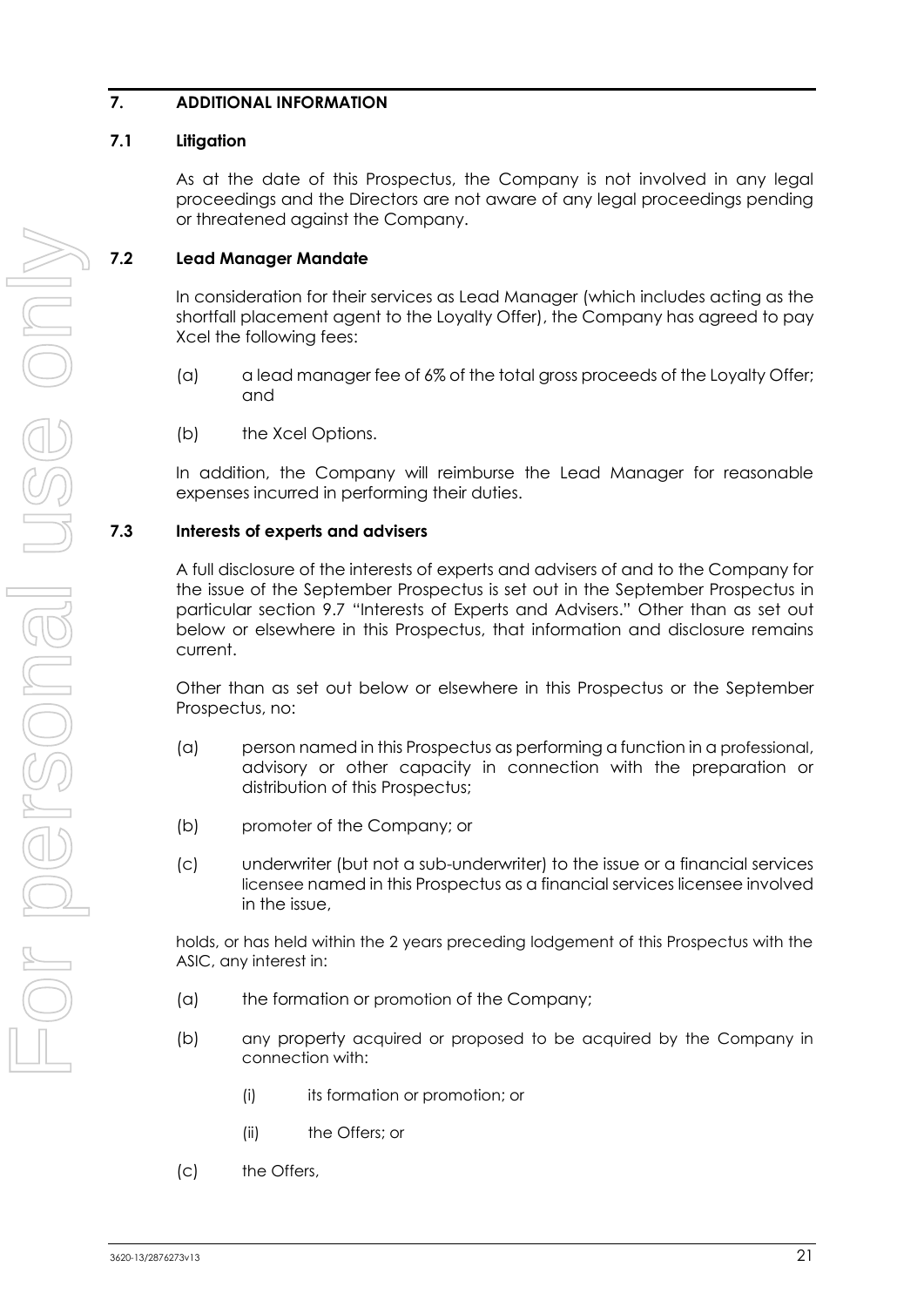and no amounts have been paid or agreed to be paid and no benefits have been given or agreed to be given to any of these persons for services provided in connection with:

- (a) the formation or promotion of the Company; or
- (b) the Offers.

Steinepreis Paganin has acted as the solicitors to the Company in relation to the Offers. The Company estimates it will pay Steinepreis Paganin \$10,000 (excluding GST and disbursements) for these services. During the 24 months preceding lodgement of this Prospectus with the ASIC, Steinepreis Paganin has been paid fees totalling \$209,442.98 (excluding GST and disbursements) for legal services provided to the Company.

Xcel Capital Pty Ltd has acted as the Lead Manager to the Company in relation to the Loyalty Offer. The Company estimates it will pay Xcel Capital Group Pty Ltd a 6% fee (inclusive of GST) of the total fund raised under the Loyalty Offer (excluding GST and disbursements) and issue them with 20,000,000 Xcel Options for these services. During the 24 months preceding lodgement of this Prospectus with the ASIC, Xcel Capital has been paid fees totalling \$92,000 (excluding GST and disbursements) for corporate advisory and capital raising services provided to the Company.

### **7.4 Consents**

Chapter 6D of the Corporations Act imposes a liability regime on the Company (as the offeror of the Securities), the Directors, the persons named in the Prospectus with their consent as Proposed Directors, any underwriters, persons named in the Prospectus with their consent having made a statement in the Prospectus and persons involved in a contravention in relation to the Prospectus, with regard to misleading and deceptive statements made in the Prospectus, Although the Company bears primary responsibility for the Prospectus, the other parties involved in the preparation of the Prospectus can also be responsible for certain statements made in it.

Each of the parties referred to in this section:

- (a) does not make, or purport to make, any statement in this Prospectus other than those referred to in this section;
- (b) in light of the above, only to the maximum extent permitted by law, expressly disclaim and take no responsibility for any part of this Prospectus other than a reference to its name and a statement included in this Prospectus with the consent of that party as specified in this section;
- (c) Xcel Capital Pty Ltd has given its written consent to being named as Lead Manager to the Company in this Prospectus. Xcel Capital has not withdrawn its consent prior to the lodgement of this Prospectus with ASIC;
- (d) Steinepreis Paganin has given its written consent to being named as:
	- (i) the solicitors to the Company in this Prospectus; and
	- (ii) for the incorporation of and reference to the Solicitor's Report on Tenements in the September Prospectus and the reference to that report in this Prospectus,

Steinepreis Paganin has not withdrawn its consent prior to the lodgement of this Prospectus with the ASIC.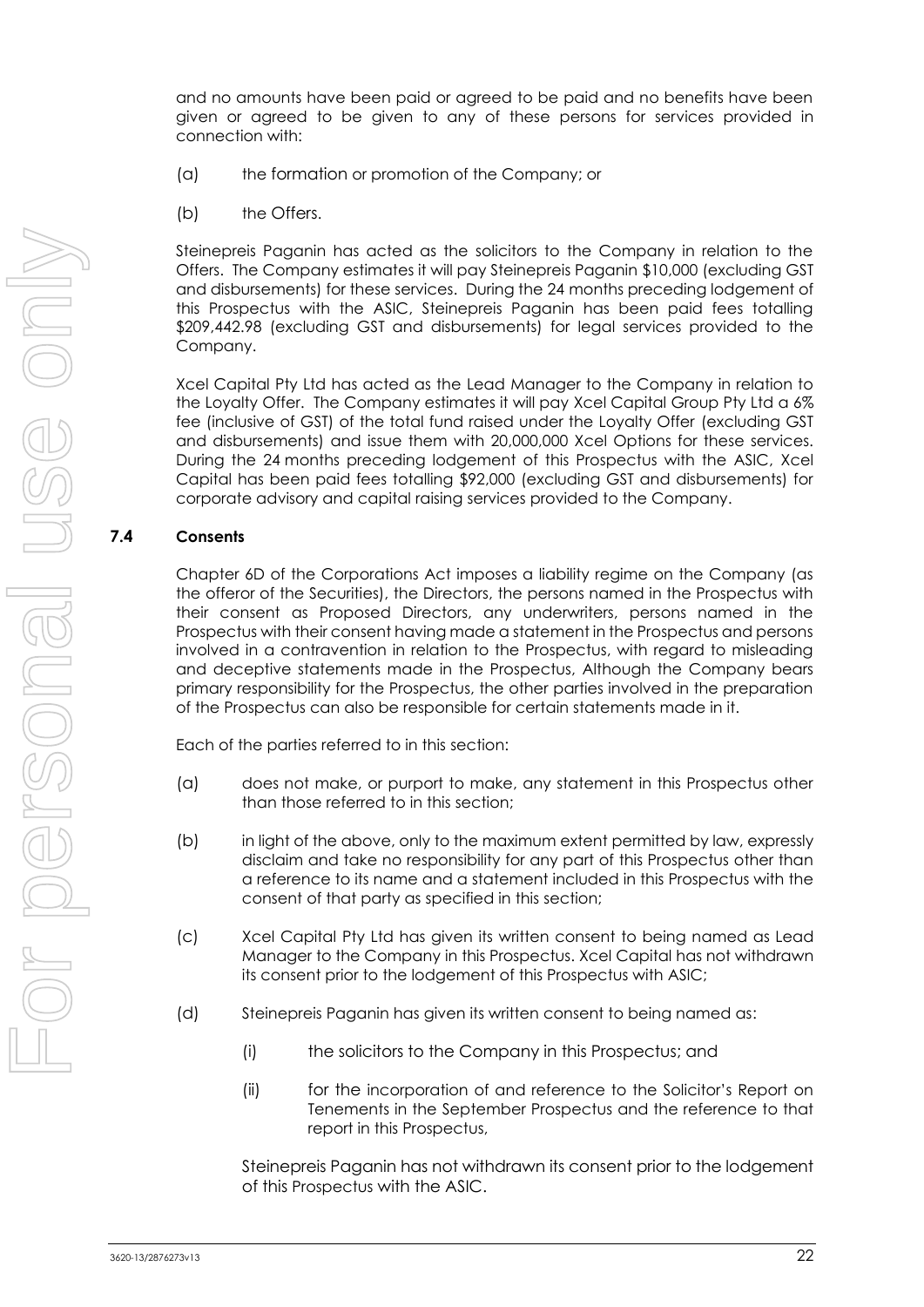- (e) BDO Corporate Finance (WA) Pty Ltd has given its written consent to the incorporation of and reference to the Independent Limited Assurance Report in the September Prospectus and the reference to that report in this Prospectus. BDO Corporate Finance (WA) Pty Ltd has not withdrawn its consent prior to the lodgement of this Prospectus with the ASIC; and
- (f) Boulder Resources Consultants Pty Ltd has given its written consent to the incorporation of and reference to the Independent Geologist's Report in the September Prospectus and the reference to that report in this Prospectus. Boulder Resources Consultants Pty Ltd has not withdrawn its consent prior to the lodgement of this Prospectus with the ASIC.

### <span id="page-24-0"></span>**7.5 Expenses of the offer**

In the event that all Entitlements are accepted, the total expenses of the Offers are estimated to be approximately \$25,000 (excluding GST) and are expected to be applied towards the items set out in the table below:

|                           | \$       |
|---------------------------|----------|
| ASIC fees                 | 3,206    |
| ASX fees                  | 1,254    |
| Lead manager fees         | \$6,039  |
| Legal fees                | \$10,000 |
| Printing and distribution | \$2,500  |
| Miscellaneous             | \$2,001  |
| <b>Total</b>              | 25,000   |

### **7.6 Electronic prospectus**

If you have received this Prospectus as an electronic Prospectus, please ensure that you have received the entire Prospectus accompanied by the Application Forms. If you have not, please phone the Company on +61 8 6559 1792 and the Company will send you, for free, either a hard copy or a further electronic copy of the Prospectus, or both. Alternatively, you may obtain a copy of this Prospectus from the Company's website at https://www.tt-limited.com.

The Company reserves the right not to accept an Application Form from a person if it has reason to believe that when that person was given access to the electronic Application Form, it was not provided together with the electronic Prospectus and any relevant supplementary or replacement prospectus or any of those documents were incomplete or altered.

### **7.7 Financial forecasts**

The Directors have considered the matters set out in ASIC Regulatory Guide 170 and believe that they do not have a reasonable basis to forecast future earnings on the basis that the operations of the Company are inherently uncertain. Accordingly, any forecast or projection information would contain such a broad range of potential outcomes and possibilities that it is not possible to prepare a reliable best estimate forecast or projection.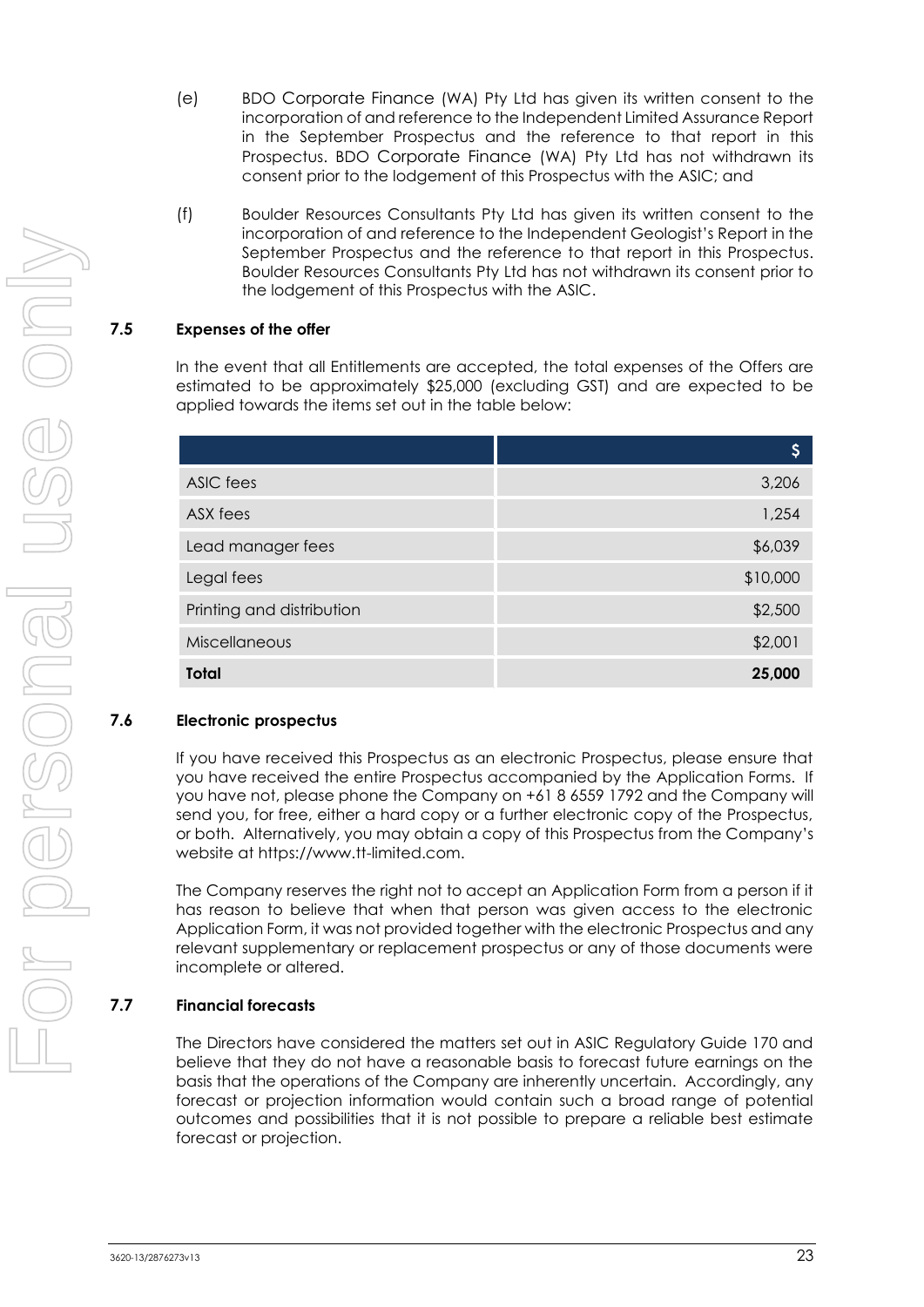### **7.8 Clearing House Electronic Sub-Register System (CHESS) and Issuer Sponsorship**

The Company will not be issuing option certificates. The Company is a participant in CHESS, for those investors who have, or wish to have, a sponsoring stockbroker. Investors who do not wish to participate through CHESS will be issuer sponsored by the Company. Because the sub-registers are electronic, ownership of securities can be transferred without having to rely upon paper documentation.

Electronic registers mean that the Company will not be issuing certificates to investors. Instead, investors will be provided with a statement (similar to a bank account statement) that sets out the number of Options allotted to them under this Prospectus. The notice will also advise holders of their Holder Identification Number or Security Holder Reference Number and explain, for future reference, the sale and purchase procedures under CHESS and issuer sponsorship.

Further monthly statements will be provided to holders if there have been any changes in their security holding in the Company during the preceding month.

### **7.9 Privacy Act**

If you complete an application for Options, you will be providing personal information to the Company (directly or by the Company's share registry). The Company collects, holds and will use that information to assess your application, service your needs as a holder of equity securities in the Company, facilitate distribution payments and corporate communications to you as a Shareholder and carry out administration.

The information may also be used from time to time and disclosed to persons inspecting the register, bidders for your securities in the context of takeovers, regulatory bodies, including the Australian Taxation Office, authorised securities brokers, print service providers, mail houses and the Company's share registry.

You can access, correct and update the personal information that we hold about you. Please contact the Company or its share registry if you wish to do so at the relevant contact numbers set out in this Prospectus.

Collection, maintenance and disclosure of certain personal information is governed by legislation including the *Privacy Act 1988* (Cth) (as amended), the Corporations Act and certain rules such as the settlement rules of the securities clearing house which operates CHESS. You should note that if you do not provide the information required on the application for Options, the Company may not be able to accept or process your application.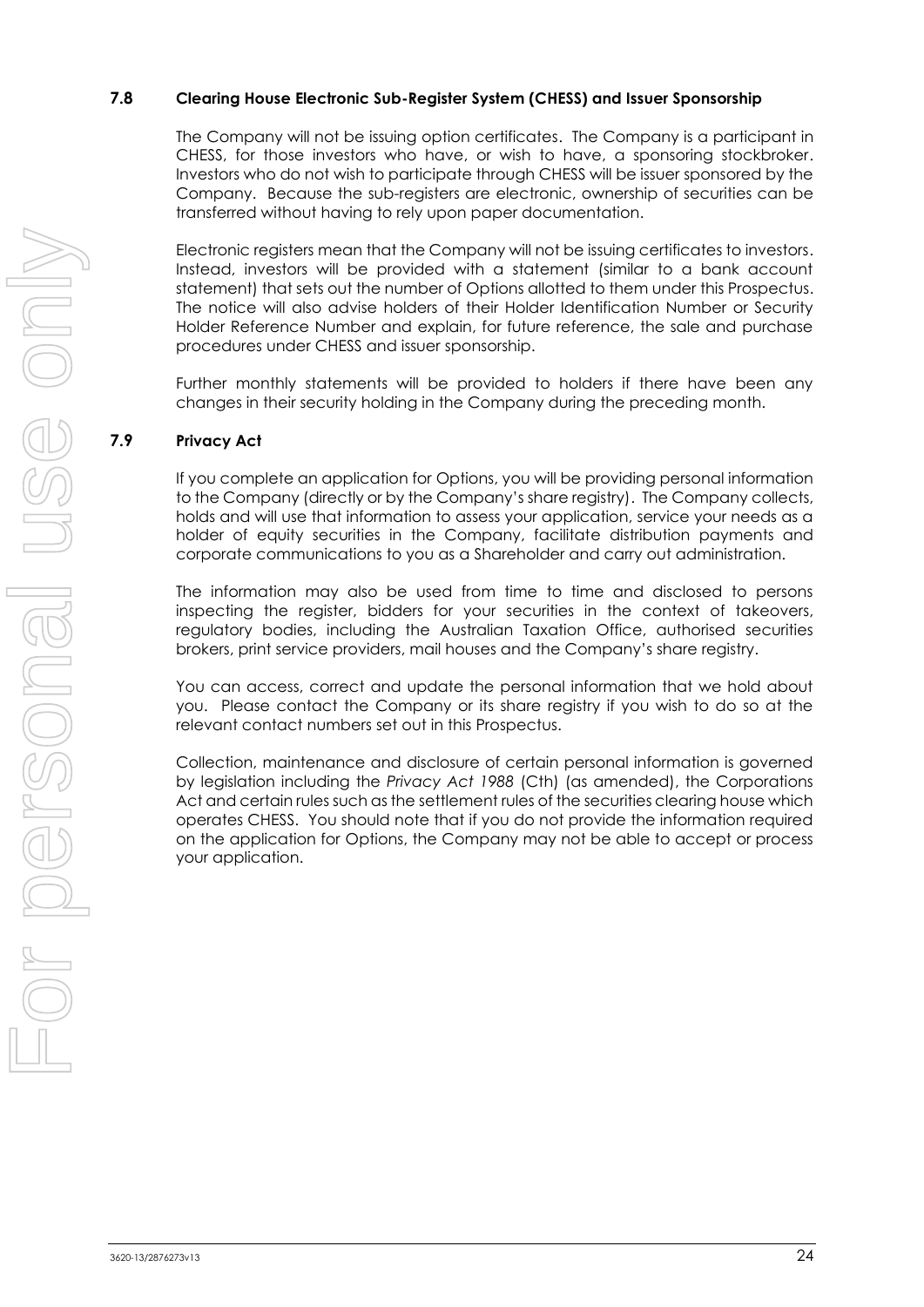### <span id="page-26-0"></span>**8. DIRECTORS' AUTHORISATION**

This Prospectus is issued by the Company and its issue has been authorised by a resolution of the Directors.

In accordance with section 720 of the Corporations Act, each Director has consented to the lodgement of this Prospectus with the ASIC.

 $\overline{\phantom{a}}$ 

**Jeremy King Non-Executive Chairman For and on behalf of REDCASTLE RESOURCES LIMITED**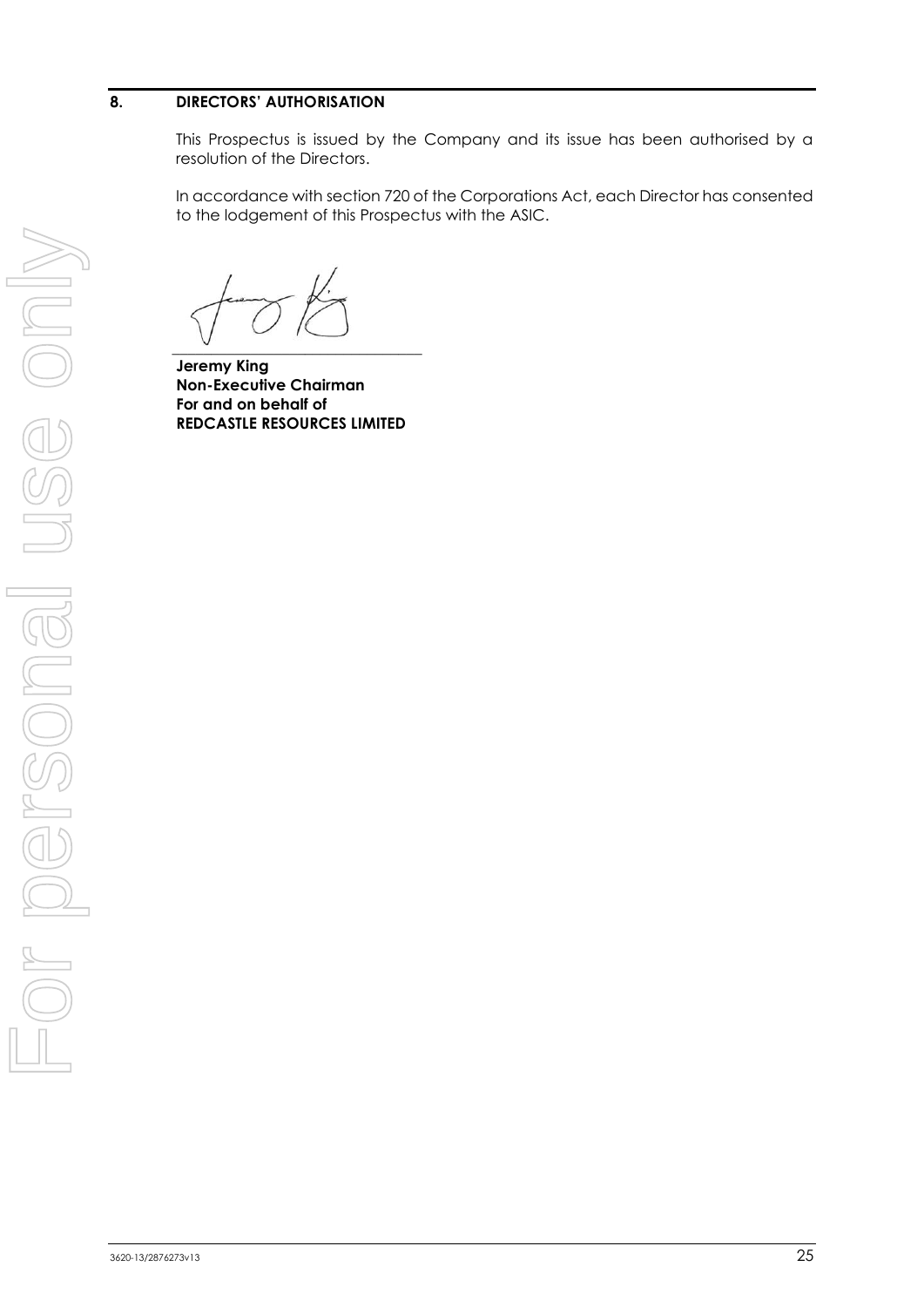### <span id="page-27-0"></span>**9. GLOSSARY**

**\$** means the lawful currency of the Commonwealth of Australia.

**Applicant** means a Shareholder who applies for Options pursuant to the Loyalty Offer.

**ASIC** means the Australian Securities and Investments Commission.

**ASX** means ASX Limited (ACN 008 624 691) or the financial market operated by it as the context requires.

**Board** means the board of Directors unless the context indicates otherwise.

**Business Day** means Monday to Friday inclusive, except New Year's Day, Good Friday, Easter Monday, Christmas Day, Boxing Day and any other day that ASX declares is not a business day.

**Closing Date** means the date specified in the timetable set out at the commencement of this Prospectus (unless extended).

**Company** means Redcastle Resources Limited (ACN 096 781 716).

**Corporations Act** means the *Corporations Act 2001* (Cth).

**Directors** means the directors of the Company as at the date of this Prospectus.

**Eligible Shareholder** means a Shareholder whose details appear on the Company's register of Shareholders as at the Record Date whose registered address is in Australia.

**Entitlement** means the entitlement of a Shareholder who is eligible to participate in the Offer.

**Entitlement and Acceptance Form** means the entitlement and acceptance form either attached to or accompanying this Prospectus.

**Lead Manager** means Xcel Capital Pty Ltd (AFSL 456663)

**Loyalty Option** means an option to acquire a Share on the terms and conditions set out in section 6.1 of this Prospectus.

**Offers** means the offers of Loyalty Options, Xcel Options, Director Options and Shares the subject of this Prospectus.

**Official Quotation** means official quotation on ASX.

**Option** means an option to acquire a Share, including a Loyalty Option as the context requires.

**Optionholder** means a holder of an Option.

**Prospectus** means this prospectus.

**Record Date** means the date specified in the timetable set out at the commencement of this Prospectus.

**Section** means a section of this Prospectus.

**September Prospectus** has the meaning as defined in Section [0](#page-3-1) of this Prospectus.

**Share** means a fully paid ordinary share in the capital of the Company.